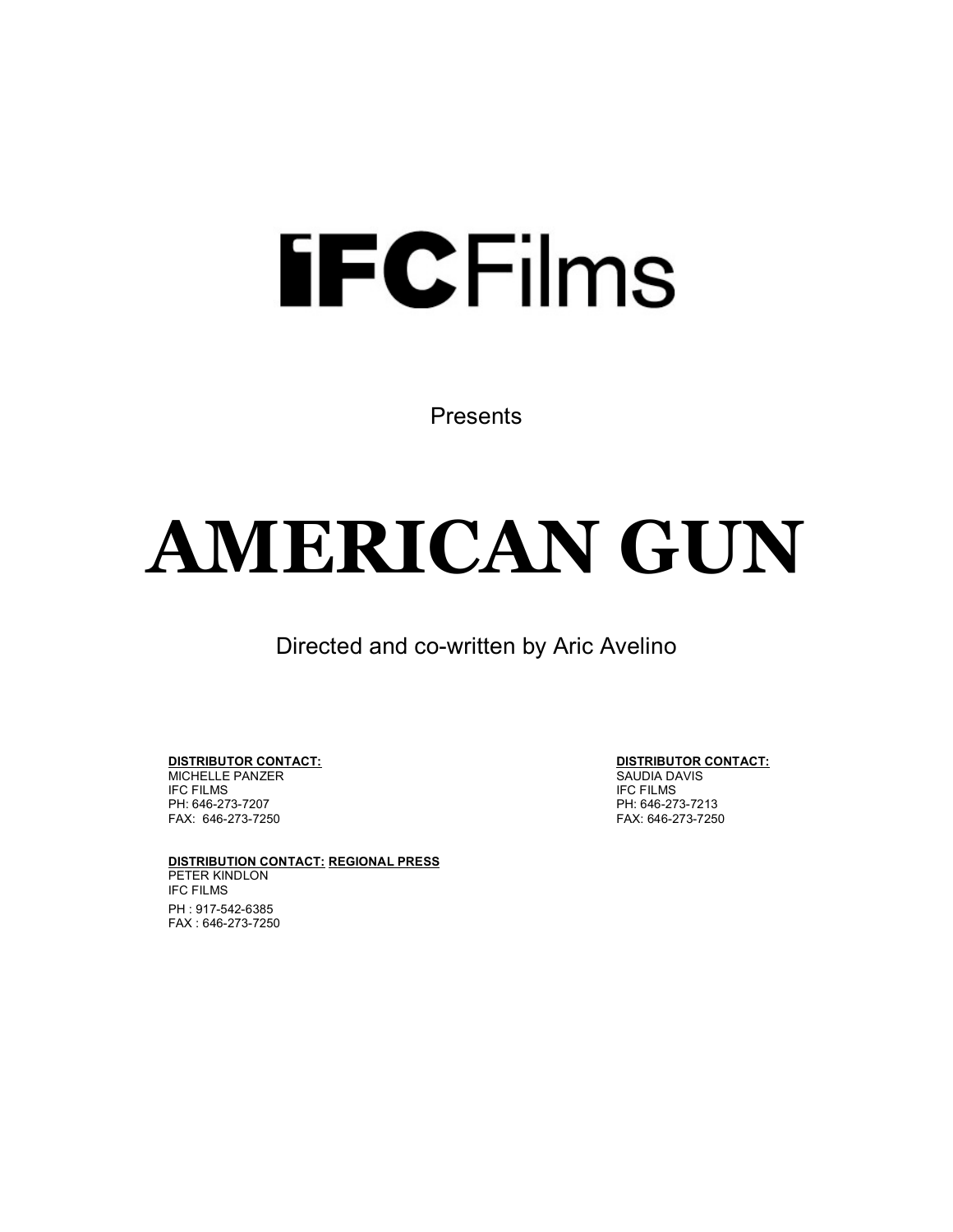#### **Short Synopsis**

AMERICAN GUN is a powerful series of interwoven storylines that bring to light how the proliferation of guns in America dramatically influence and shape lives. A gun shop owner, an ace student, a single mother, and a school principal are among those profoundly affected. AMERICAN GUN is the debut film of director/co-writer Aric Avelino, co-written by Steven Bagatourian and produced by Ted Kroeber. The film stars Donald Sutherland, Forest Whitaker, Linda Cardellini, Tony Goldwyn, Christopher Marquette, Nikki Reed, Arlen Escarpeta, Garcelle Beauvais-Nilon, Melissa Leo and Schuyler Fisk. Forest Whitaker is Executive Producer under his Spirit Dance shingle. Arlene Gibbs of Spirit Dance is Co-Producer. Jeff Skoll and Chris Adams of Participant Productions are executive producers. Jonathan Sehring, Caroline Kaplan and Holly Becker executive produced on behalf of IFC Films.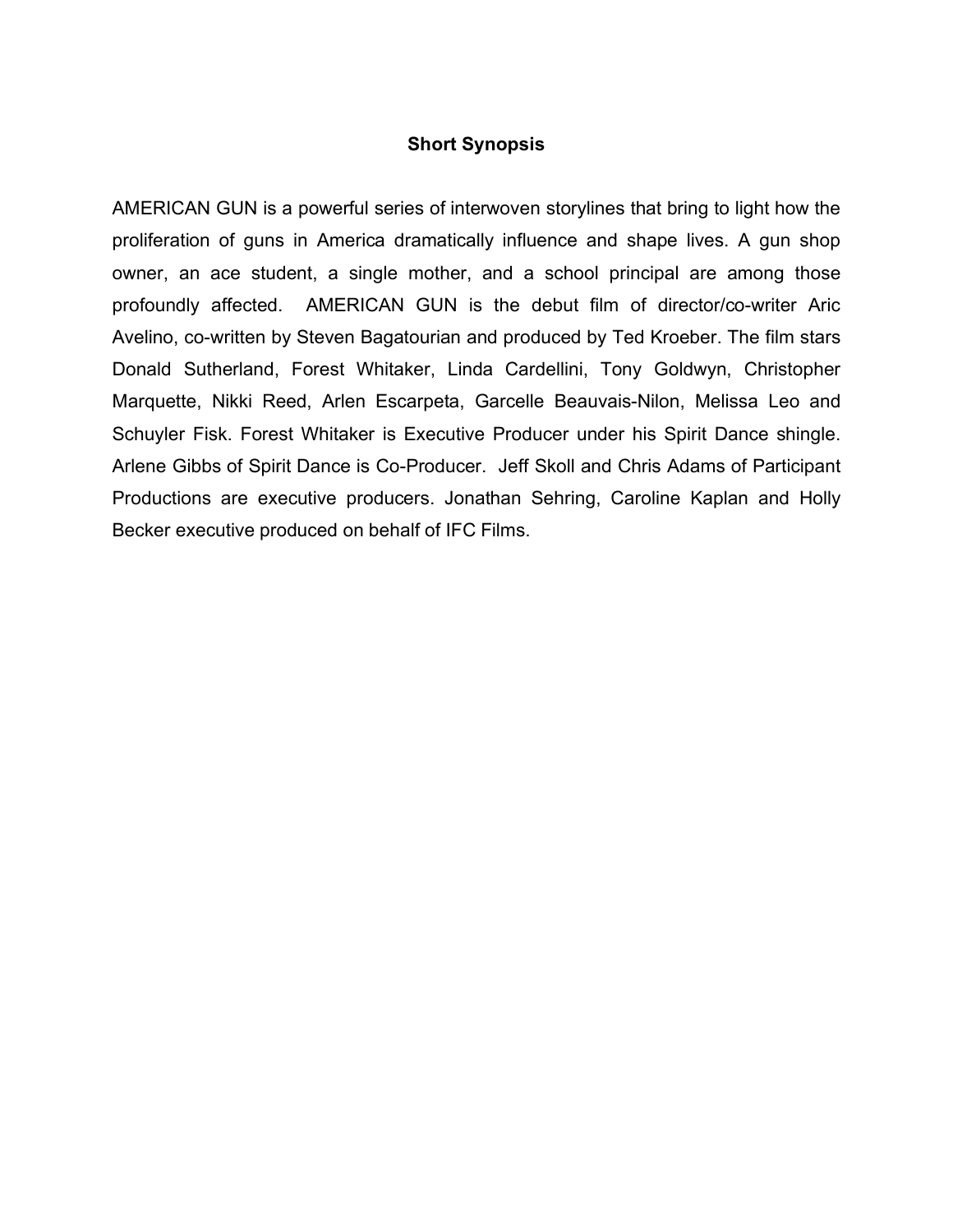# **Long Synopsis**

AMERICAN GUN is a powerful series of interwoven storylines that bring to light how the proliferation of guns in America dramatically affect and shape the every day lives of its citizens. The film opens at the start of another day in a Virginia gun store, where owner Carl (Donald Sutherland), continues to sidestep controversy while running the shop he loves. His newest employee is his granddaughter Mary Ann (Linda Cardellini), a college student pressured to spend a semester in the family business. Despite her misgivings, curiosity overcomes her as she is slowly seduced by the weapons she sells.

Across the country in Oregon, Janet (Marcia Gay Harden) is suffering through a television interview marking the third anniversary of her older son's high school shooting rampage and suicide. As a single mother, she worries for her younger son David (Christopher Marquette) who is now the same age his brother was when he committed the terrible acts. While dealing with his own rage and grief, David quietly falls for Tally (Nikki Reed), the new girl in town. Meanwhile, Frank, a middle-aged deputy, watches the interview intently; still haunted by vicious accusations that he could have prevented the tragedy.

On Chicago's gritty west side, principal Carl (Forest Whitaker) struggles to keep his violent inner-city high school from self destructing. His wife Sara (Garcelle Beauvais-Nilon) desperately fears for the safety of their young son. When ace student Jay (Arlen Escarpeta) is caught hiding a handgun, both principal and student find themselves facing decisions they never wanted to make.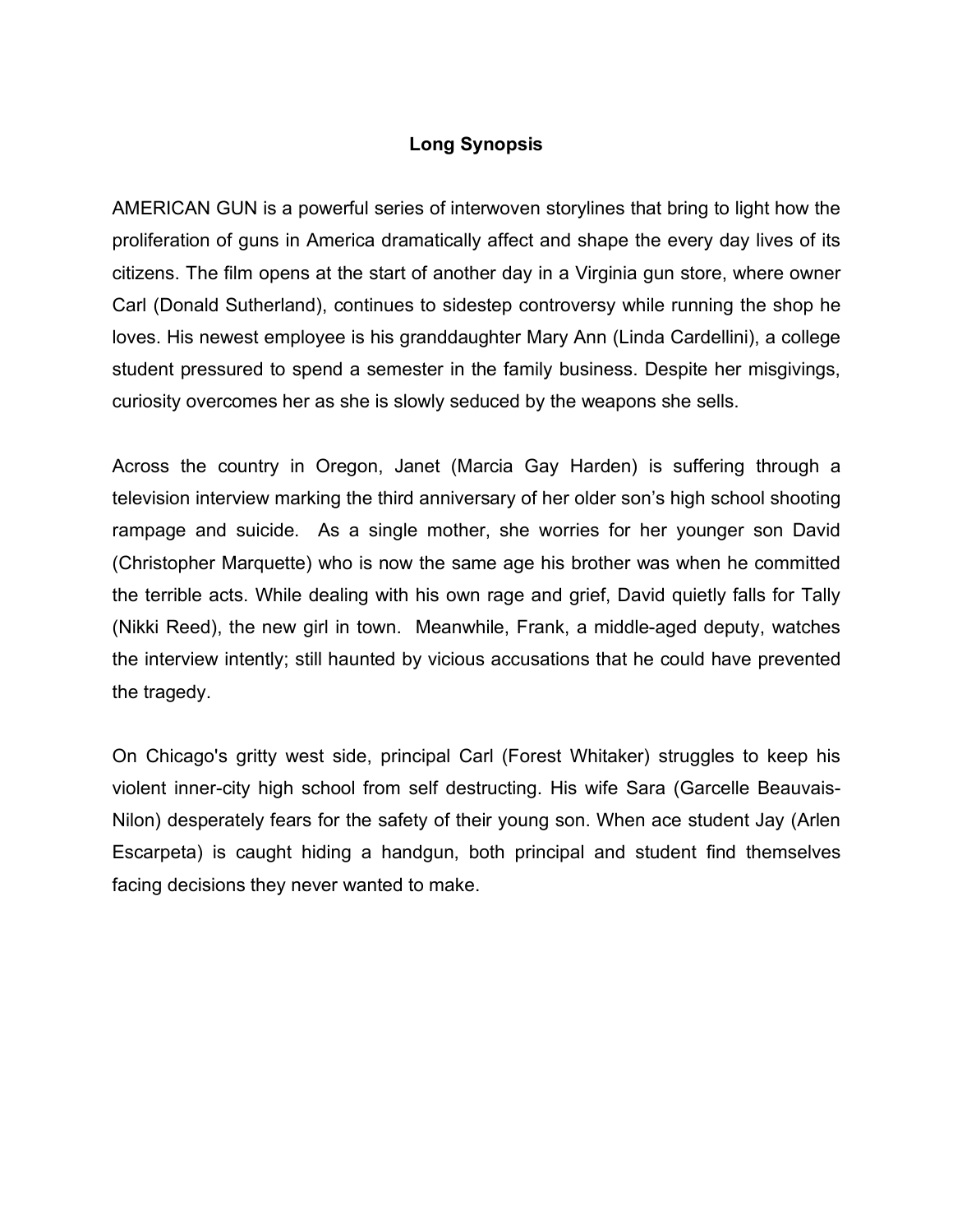#### **Excerpts from an interview with Director, Aric Avelino**:

It started off with the Oregon story line. I think there was something on Nightline, where a police officer was being questioned for his role, his accountability, in the Columbine shootings. I always thought that was interesting because we never really got to see it from their perspective. There were people saying "Could you have done more?" "What could you have done?" But, then there was a series of articles that came out, and there was a headline in the *LA Times* that said "Two Years Later, Town Wrestles With Accountability." And then there was a quote from a local woman who said, "I don't have any regrets. I don't question myself. I wake up every morning and, you know, I'm okay." And I knew that was a lie because she was one of the mothers of the school shooters. And I was really interested in telling that story. I thought it was really important that if we talk about guns in America that we talk about what's going on in the inner city. And at the time the producer, Ted Kroeber, was working in Chicago in the Inner City Teaching Corps program, and a lot of his stories were being relayed back to me about what was going on. It's very important to me that different people be able to relate to the different characters in the film, and it's important to me that African American characters find a role because what we see in the media is often not what's reflecting what's really going on.

The film's about three communities, and how they've been affected by the presence of guns in those communities. It takes place in Oregon, Chicago, Illinois, and Virginia. And it's how these families have been affected by the presence of guns in those communities.

I think the overall message is that we tend to focus on I think the wrong parts of the story. I feel like oftentimes the news creates an "us" and "them." What the film does is force you to look at other people from a different perspective. We look at a mother of a school shooter, we look at a gun shop owner, we look at a kid who brings a gun to school. These are all people who normally wouldn't be heroes in a film, but by the end of the film it's our hope that you get to understand these people's perspectives.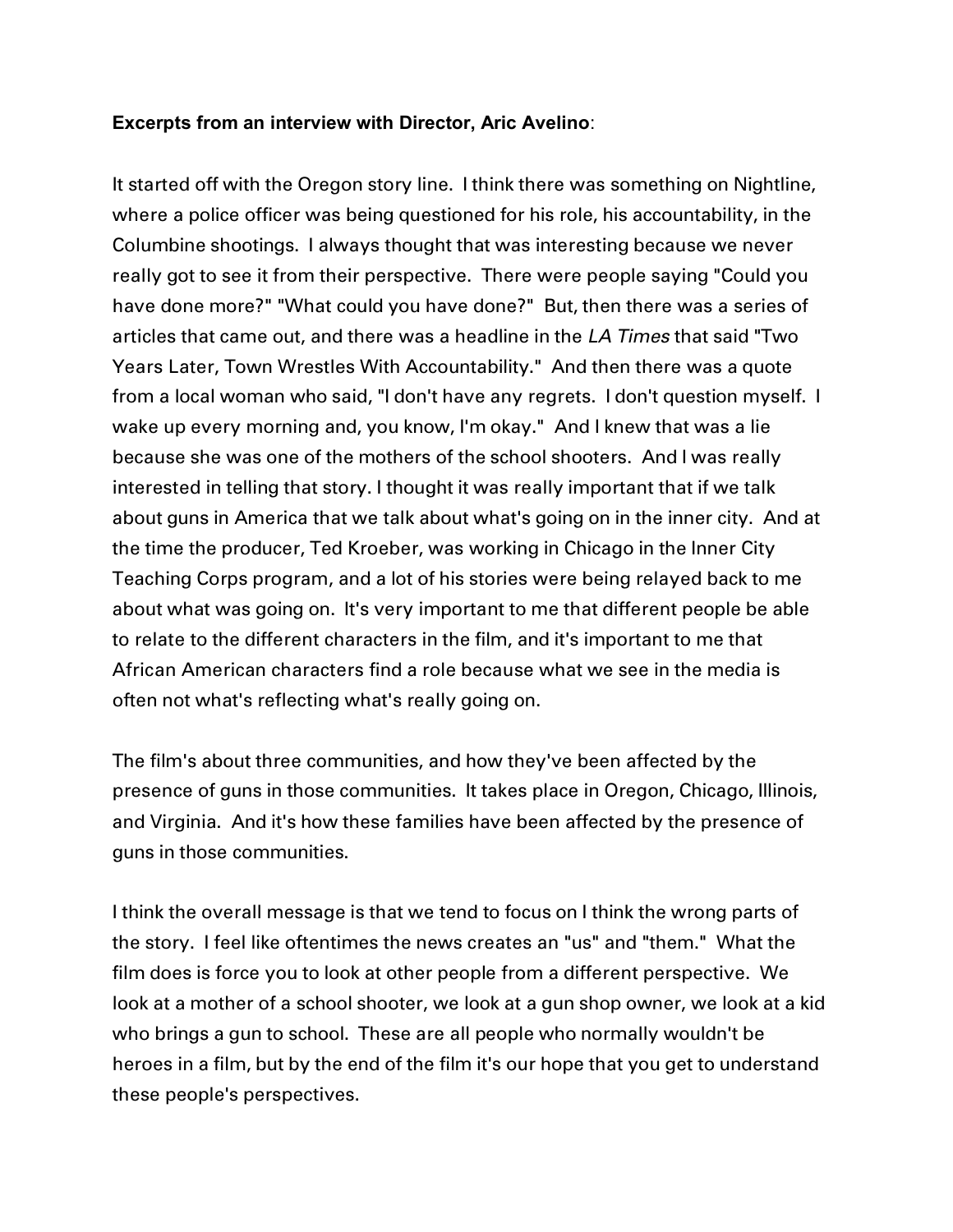It's really just about understanding the people that live next to you and understanding the people that live three states away from you. I think a lot of people go to see films that are directly about them. And in our film, we ask people to look at characters that might be similar to them and we bring them together. And it's always been said by both Ted (the Producer) and I that it's our hope that a white woman in Oregon can associate with this black kid in inner-city Chicago, and a black kid in the inner-city Chicago can associate with the white gun shop owner, and it all happens as a result of the stories they are weaving. So, it's that texture I think that makes up this country, and it's that failure to understand that has plagued us.

# **Excerpts from an interview with Marcia Gay Harden:**

There were a couple of things that attracted me to *American Gun*. And it's true; I was the first one to sign on, which I feel very proud of. The script came, and Aric had a very unique vision for it.

Meantime, the story is about the disintegration of relationships, in this society, in which guns are so acceptable. So, I thought that was interesting. He's a young director, that's always interesting. He was a young black director; I thought that was interesting because I think that's a voice that we don't hear much of. So, I wanted to meet him. I didn't need to see what the guy had to say, because I had his script, and I thought, he's got a lot to say—and he says it in a unique and wonderful way, he seems like he absolutely knows what he's doing. There was nothing green about this guy. I felt like he knew what he was doing.

So, he came over, and we met, and we had a long, long conversation. I live up in Harlem, and he came up there, and it was clear that he's a voice that we want to get to know in this business. And so, I said, "Absolutely, I'll sign on, I want to do it."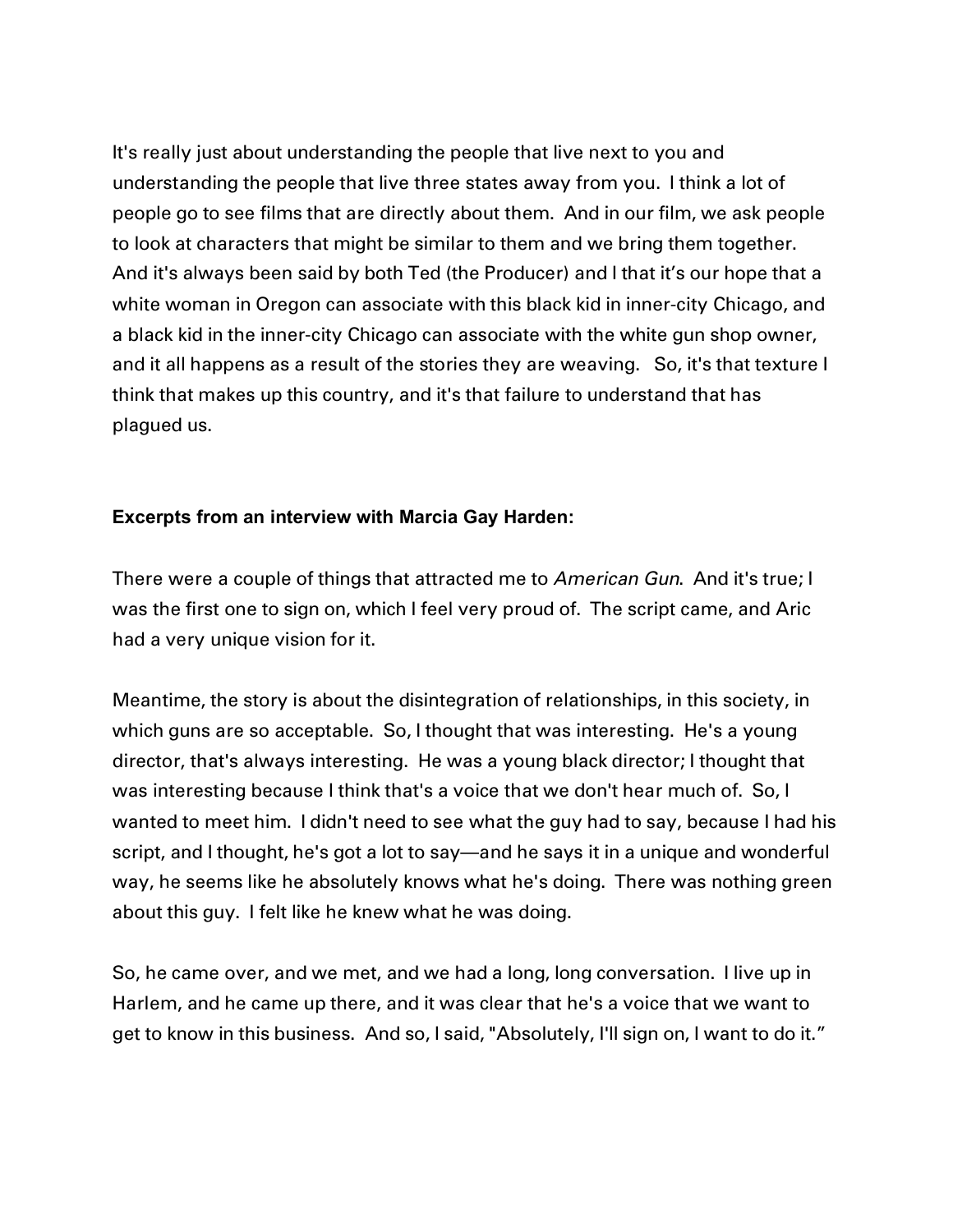My character is a woman named Janet and she's the mother of the shooter in a Columbine-type situation. She also has another son, David, and he's still alive. Her first son, Robbie, was the shooter and died in that shoot-out. But it's not based on Columbine. It's taken more from another incident of similar tragedy that occurred in Southern California.

Our story is about how we exist in this neighborhood, how we exist in this same community of people, where I'm surrounded by parents who've suffered tragedy at the hands of my son. Meantime, I loved my son. Even though he was a monster in this moment, I loved him before, and I love him after. So, how do we continue to live in this community, and make peace with ourselves, and with the community?

I think it's about relationships ... family relationships that are disintegrating as they trudge through the detritus of real life. These are real people. These are real, middle class people. These aren't a Hollywood version of anybody. These are people who have trouble paying their bills, who have trouble fixing the car because they can't afford it, who have trouble having their kids in school because of what the educational system is. This is mid-America and this is about Americans. But Americans that are a voice that we haven't heard in a realistic way in movies in a long time.

It harkens back to something that feels a little "Norma Rae." They're blue collar, they're middle class.

And in each situation, there's a school involved in this story. So, it's about what's happening in our schools. In one school, you're afraid to send your kids, because they could get shot. In another school, the kids are going through X-ray machines to make sure there are no guns. In another school, there's a gang rape of a girl at a party, practically. I mean, what's going on? What is that? That's in school. That's wrong. That's the place where we send our kids to be educated. That's supposed to be something that aspires for a higher mindset. And this is what the kids are worrying about, and the parents are worrying about. And you know, it's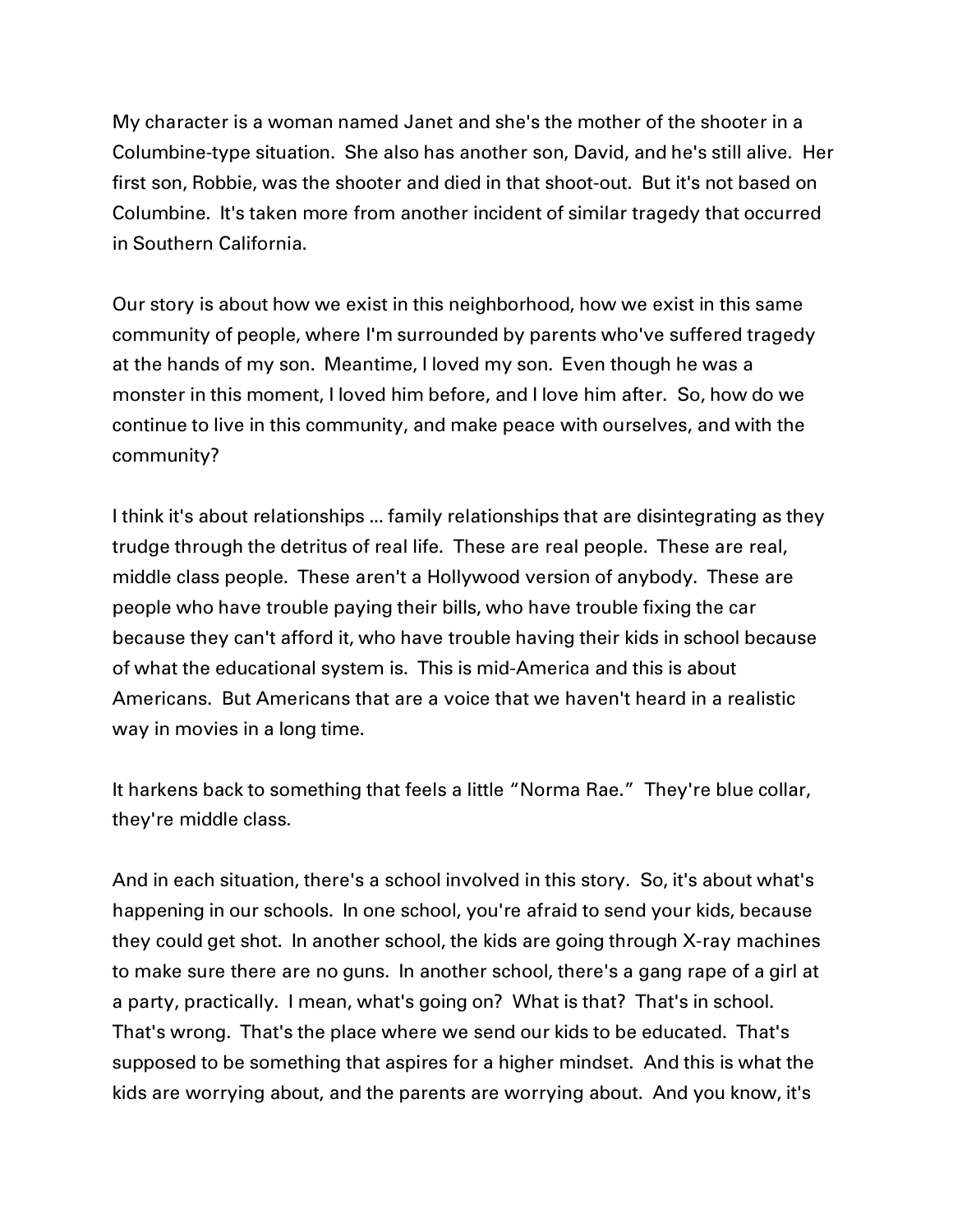mandatory that you go to school. It's not like they can go, "I'm not going to school, because I might get shot." You have to go. So, it seems to be we have an obligation to make it a safe place to be.

# **Excerpts from an interview with Arlen Escarpeta:**

I think the best thing that the movie offers is just to be aware. To be aware and realize ... and not be ignorant about the fact that we work with guns, you know, we go to war with guns, people protect themselves with guns. And some people live with guns and some people don't. Just being aware and realizing that, you know, that's where we live and that's what we deal with. And don't try to act as if it doesn't happen, or "not in my neighborhood," or you're exempt. It affects everyone.

I'm deathly afraid of guns. I worked on a couple of films where my character had to hold a gun. And it was weird because they have so much weight. And you know, it feels weird, and I have never fired a gun. When I was in college, two high school friends of mine that I ran track with, unfortunately were murdered by guns. And even dealing with that, it just really reinforced for me that I don't want that in my life personally. I don't want to deal with guns. But it doesn't make me ignorant of the fact that there are people out there that have them. So that's my personal opinion, but I don't try to knock anyone for dealing with them or for what they believe in. If that's what you believe in, you have that right.

I'd tell a friend, I'd tell the general public, and I'd tell everyone: Go see this movie because it challenges you. It challenges you to think, and it challenges you to face what's in front of you on a daily basis. And it challenges you to open your eyes, and not be ignorant, and to be aware. And I think that's something that everyone can benefit from. It's a move that everyone can get something from. You know, you can watch this movie, and then have a discussion about it afterwards. You can ask questions. And more importantly, it raises questions that need to be answered.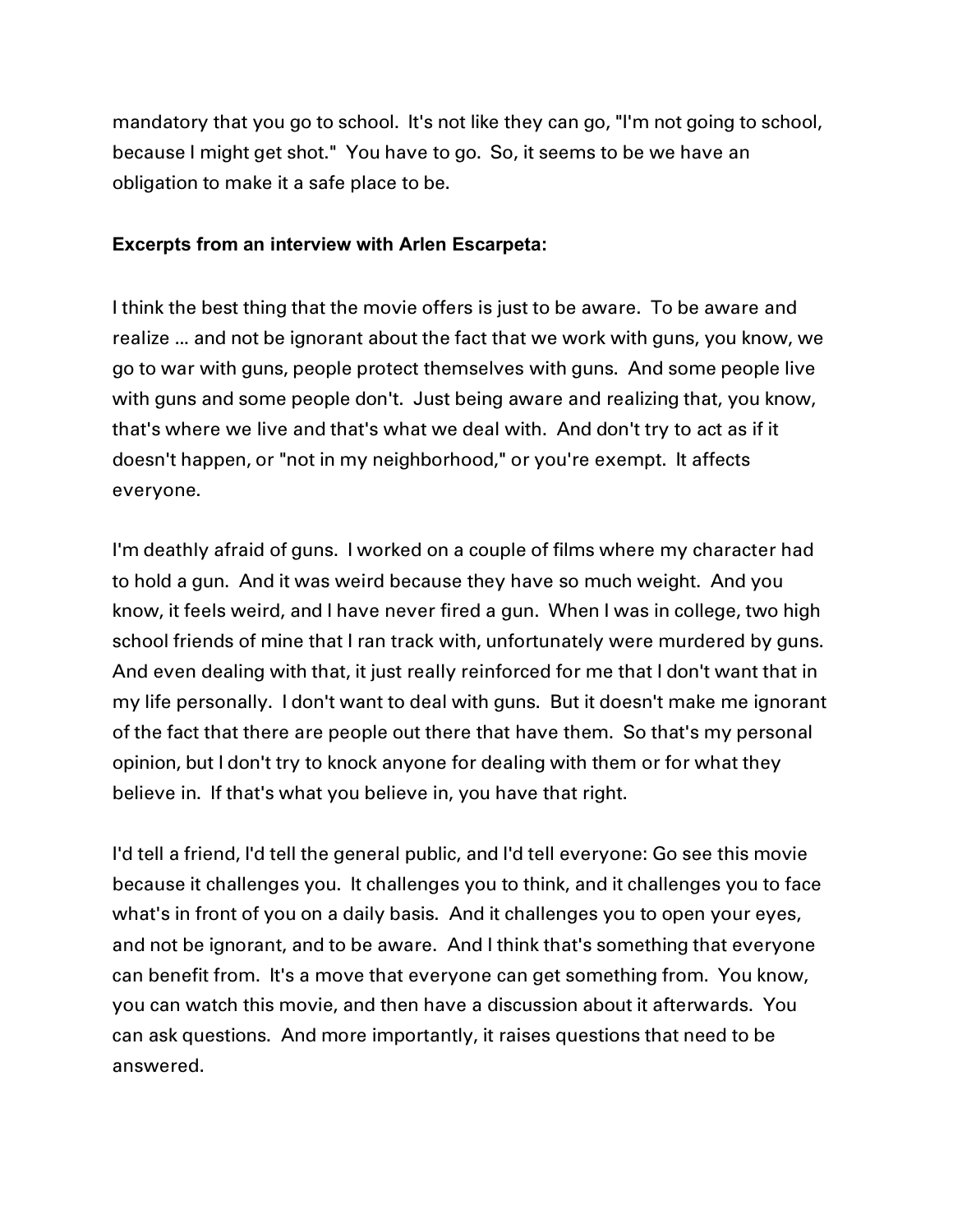# **Excerpts from an interview with Nikki Reed:**

I don't think people are as aware as they should be about the gun violence in this country, and I don't think that kids are aware of the power that guns have, and it's actually a very sad story.

Tally is wise beyond her years, and I think that's part of what draws people to her. She surrounds herself with people that need help in a way, and that's part of what her and David see in each other, and the dynamic of that is very interesting. He doesn't have many friends, and he is just placed in a new school and he doesn't know many people, and he doesn't talk to many people because of what happened with his brother, so Tally's the first person he really opens up to, and they get to know each other.

# **Excerpts from an interview with Forest Whitaker:**

I thought that the project had something to say. And it was dealing with different issues, dealing with not just guns, but with healing. And so I wanted to be involved in making it move forward. I think they talked to me about the character, but growing into finding the character was a very slow process because of my initial commitment to the project, which was to help get it made.

I think most of the characters are dealing with some issue that in some way revolves around a weapon or a gun. And that gun is a catalyst for them to deal with certain issues. In the case of the character that I play, he's moved his family into a community and a school where issues with guns and problems with guns in school is a large one. And I have to examine my life, and examine how I can help the situation. If I'm able to help in an administrative capacity, or if I really need to get more on the micro level of first healing myself, and my family, and then healing like students and kids who I work with.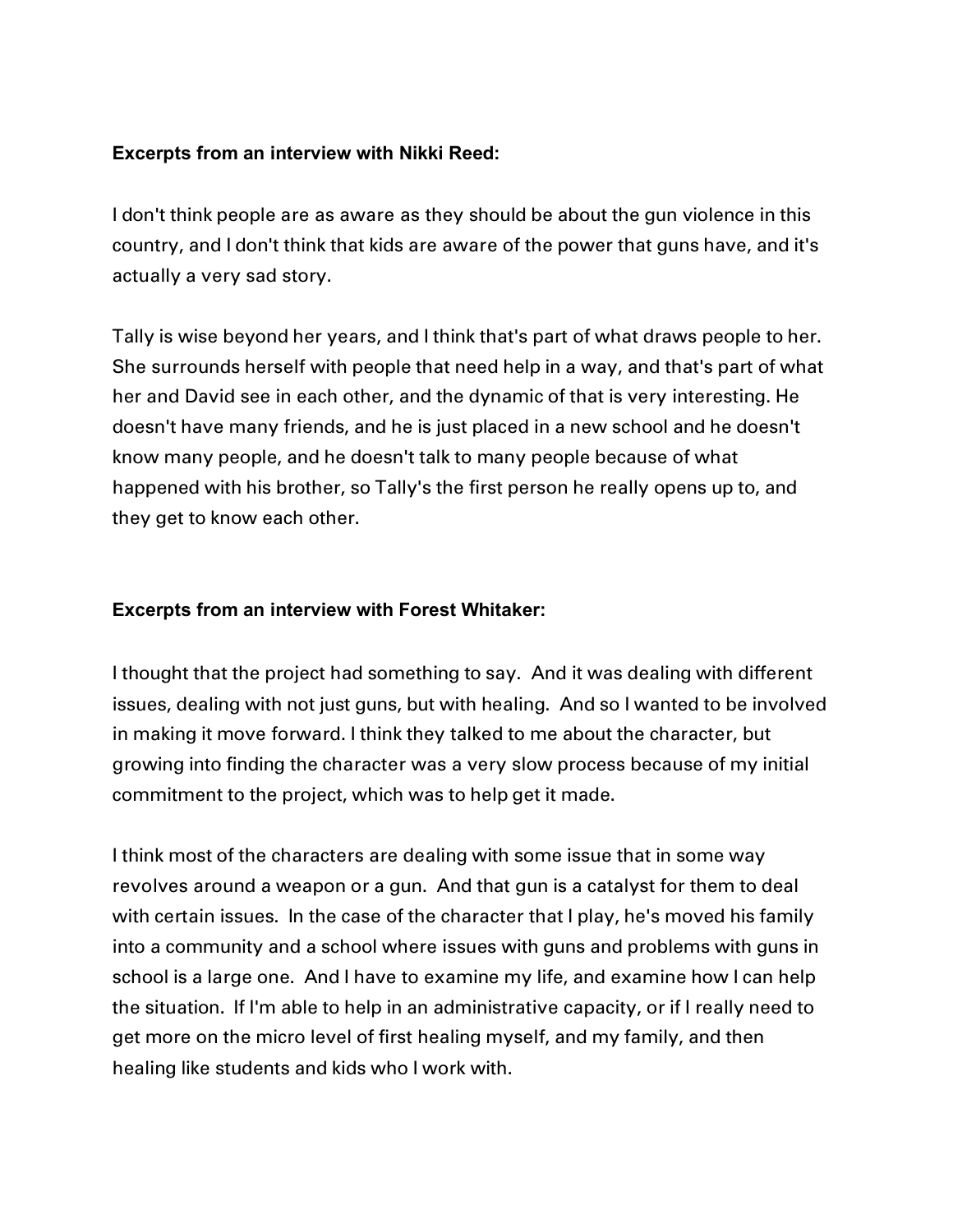Carter is the Principal of Pierce High School. And he had left his original town, which is in Ohio, with his wife and his child to try to help the students there. He was initially a teacher. His wife had a good job. He just had his child. And he was offered this job where there were about 2,000 students that he would be able to go in and hopefully move forward towards college, and move forward in their lives in some way. And so he took this job, and when he gets there, he finds that the job is very difficult. And his wife starts to point out that their life is starting to suffer because of it. And so he makes the decision later, inside of the film, to help his family.

I just hope that people examine their choices, examine their lives, think about what choices do to other people's lives. I think sometimes it's easy to see the surface of something, and not look deeply into what occurs, and the consequences. And I think this movie makes you think. It will make you think about yourself, and it'll make you think about others.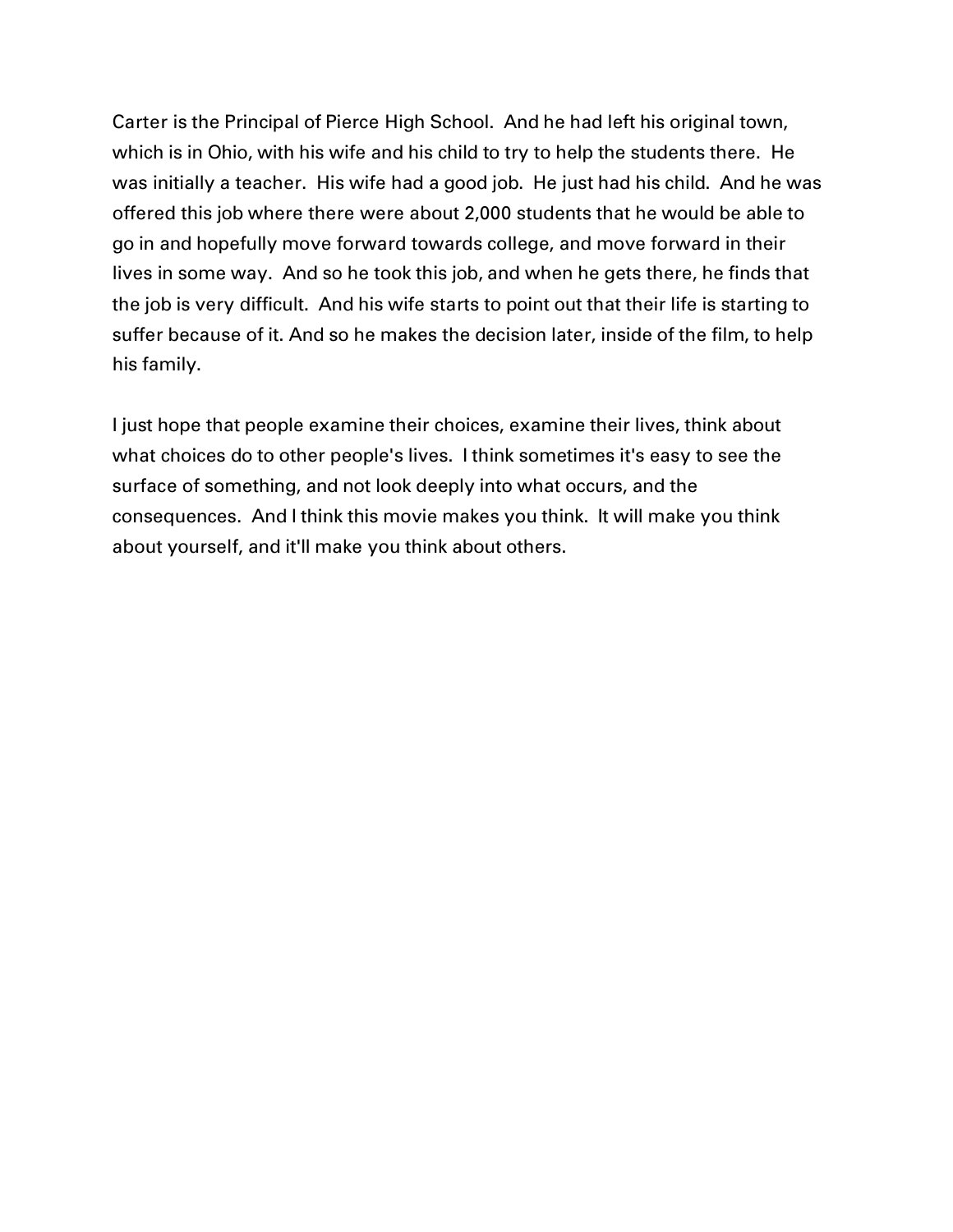#### **ABOUT THE CAST**

#### **DONALD SUTHERLAND (Carl)**

Donald Sutherland is one of the most prolific and versatile of motion picture actors, with an astonishing resume of more than one hundred films, ranging from the biting political satire of Robert Altman's "M.A.S.H." to the intimate drama of Robert Redford's *Ordinary People* to the subtle intricacy of Alan Pakula's *Klute* to the eccentric romanticism of Fellini's *Casanova*.

Sutherland has also made films with Bernardo Bertolucci (*1900*), Nicolas Roeg (*Don't Look Now*), John Schlesinger (*The Day of the Locust*), Brian Hutton (*Kelly's Heroes* with Clint Eastwood), Paul Mazursky (*Alex in Wonderland*), Robert Aldrich (*The Dirty Dozen*), John Sturges (*The Eagle Has Landed*), Herbert Ross (*Max Dugan Returns*), Louis Malle (*Crackers*), Philip Borsos (*Bethune*), Ron Howard (*Backdraft*), Richard Marquand (*Eye of the Needle*), Euzhan Palcy (*A Dry White Season*), Richard Pearce (*Threshold*, for which he won the 1983 Genie Award as Best Actor), Oliver Stone (*JFK*), Robert Towne (*Without Limits*), Clint Eastwood (*Space Cowboys*), the film adaptation of John Guare's *Six Degrees of Separation*, and a cameo appearance in the National Lampoon classic *Animal House*.

Sutherland was recently seen as Nicole Kidman's father in Anthony Minghella's *Cold Mountain* and as Charlize Theron's father in F. Gary Gray's *The Italian Job*. He will soon appear as Mr. Bennett, Keira Knightley's father in *Pride and Prejudice*, in Griffin Dunne's *Fierce People* with Diane Lane, in Robert Towne's *Ask the Dust* with Salma Hayek, *An American Haunting* with Sissy Spacek, *Land of the Blind* with Ralph Fiennes and in *Aurora Borealis* with Louise Fletcher and Juliette Lewis.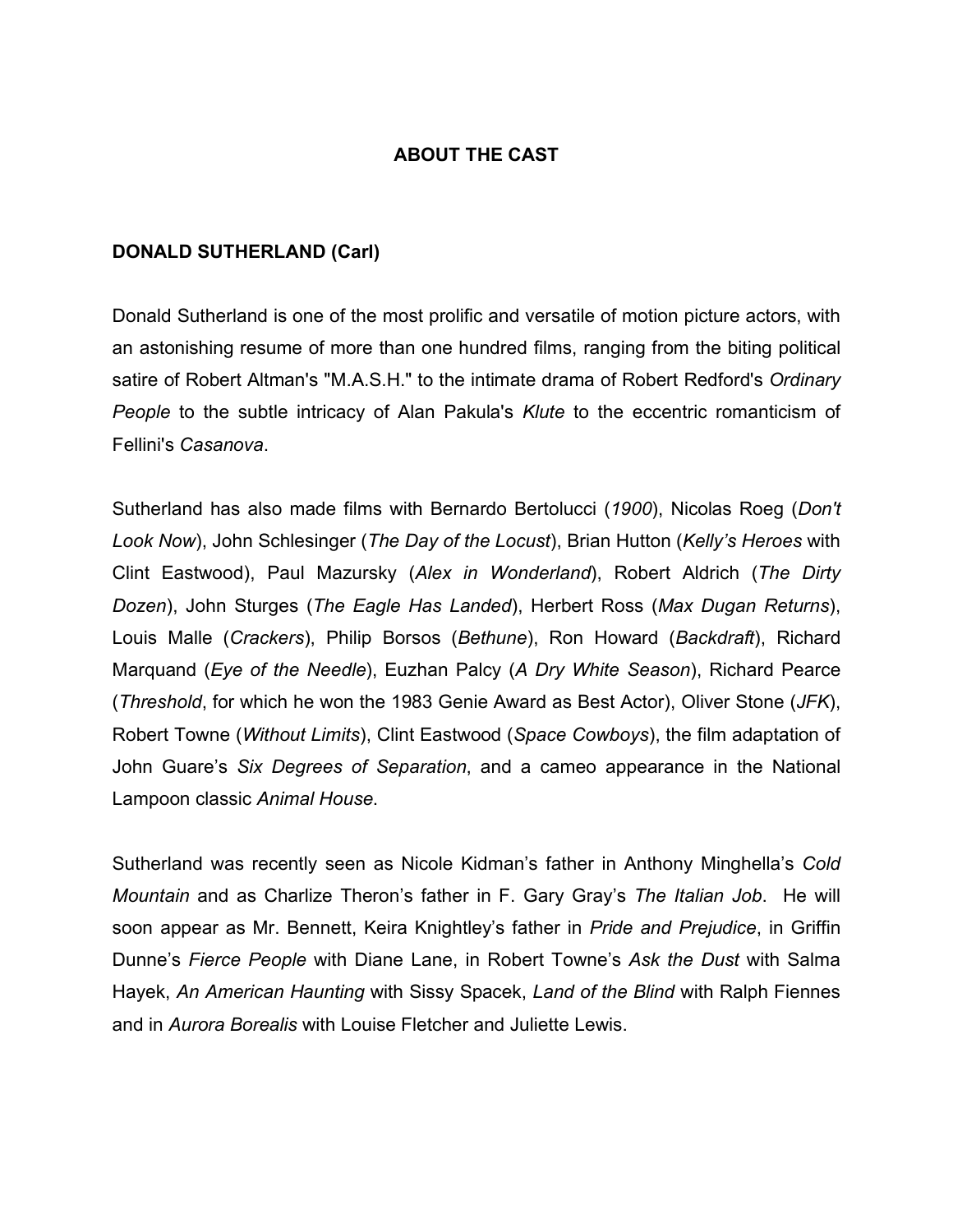For television, he won Emmy and Golden Globe awards for his supporting performance in HBO film "Citizen X." He also won a Golden Globe for his portrayal of Clark Clifford, advisor to President Lyndon B. Johnson, in the HBO historical drama "Path to War," directed by the late John Frankenheimer

Sutherland starred with Justin Kirk and Julianna Margulies in a sold-out, critically acclaimed engagement of Jon Robin Baitz's "Ten Unknowns" .at the Mitzi Newhouse Theatre of Lincoln Center, receiving an Outer Critics Circle Award nomination for Best Actor. He also starred in the London, Toronto and Los Angeles productions of "Enigmatic Variations," an English language translation (by his son Roeg Sutherland) of Eric-Emmanuel Schmitt's French play.

# **FOREST WHITAKER (Carter, Executive Producer/Spirit Dance)**

Forest Whitaker is one of Hollywood's most accomplished actors/directors/producers. His talents have been showcased in a multitude of demanding and diverse roles.

Whitaker recently produced *Chasing Papi*, the first major studio romantic comedy aimed squarely at the Hispanic movie going market. The film, from Fox 2000 Pictures and Whitaker's multimedia company, Spirit Dance Entertainment, will be released by Twentieth Century Fox this April.

He stars opposite Jeremy Irons in the new film Fourth Angel, an action thriller set in London, which premiered on Showtime. Also in 2003, Whitaker stars opposite Ossie Davis in the Showtime original film *Deacons of Defense*, a docudrama about a secretive black militia group in the 1960s.

He is currently the host for the high profile remake of the television series "The Twilight Zone," occupying the esteemed position originated by Rod Serling. Whitaker will return to directing when he begins production on the film *Selling Time*, for Fox 2000 Pictures.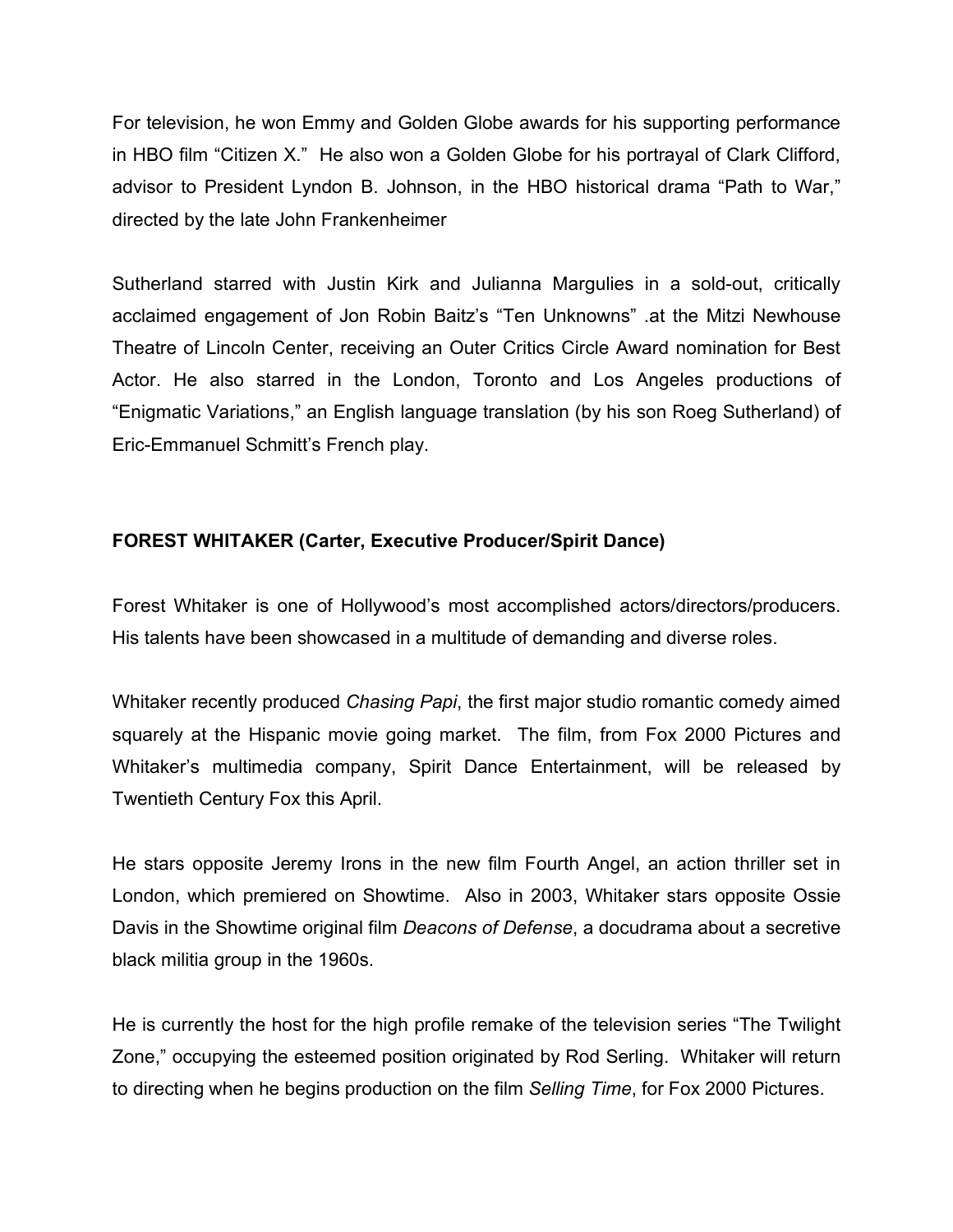Whitaker recently starred in and executive produced *Green Dragon*, the first feature film production of his multimedia company, Spirit Dance Entertainment. Prior to that, Whitaker starred in director David Fincher's *The Panic Room* for Columbia Pictures opposite Jodie Foster and Dwight Yoakam. Whitaker's short film *John Henry* was released last year for Black History Month in connection with Disney's release of Peter Pan's *Never Neverland*. He also produced *Door to Door* starring William H. Macy for TNT under the Spirit Dance Banner.

In 2000, Whitaker played the title role of a spiritual gangster in *Ghost Dog: The Way of the Samurai*, directed by Jim Jarmusch. The film premiered at the 1999 Cannes Festival and screened at The 1999 Toronto Film Festival to critical acclaim. *Ghost Dog* was nominated for an Independent Spirit Award for Best Feature.

In 1988, Whitaker was named Best Actor at The Cannes Film Festival for his portrayal of jazz legend Charlie Parker in Clint Eastwood's *Bird*, a role for which he also received a Golden Globe nomination.

Whitaker earned widespread recognition for his performance as 'Judy,' the hostage British soldier in Neil Jordan's Academy Award® winning film *The Crying Game*. On television, Whitaker garnered a CableAce Award nomination for his performance in the Showtime original film "Last Light," directed by Kiefer Sutherland. He also starred in the HBO presentation "Criminal Justice," for which he earned a CableAce Award nomination, and "The Enemy Within," for which Whitaker received a Screen Actor's Guild Award® nomination.

Whitaker also executive produced Anne Rice's "Feast of All Saints" for Showtime. His other credits include "Witness Protection" for HBO, "Light It Up," *Phenomenon*, opposite John Travolta, *Species*, *Smoke*, Robert Altman's *Ready to Wear*, *Jason's Lyric*, *Platoon*, *Good Morning Vietnam*, *Consenting Adults*, *Stakeout*, *The Color of Money*,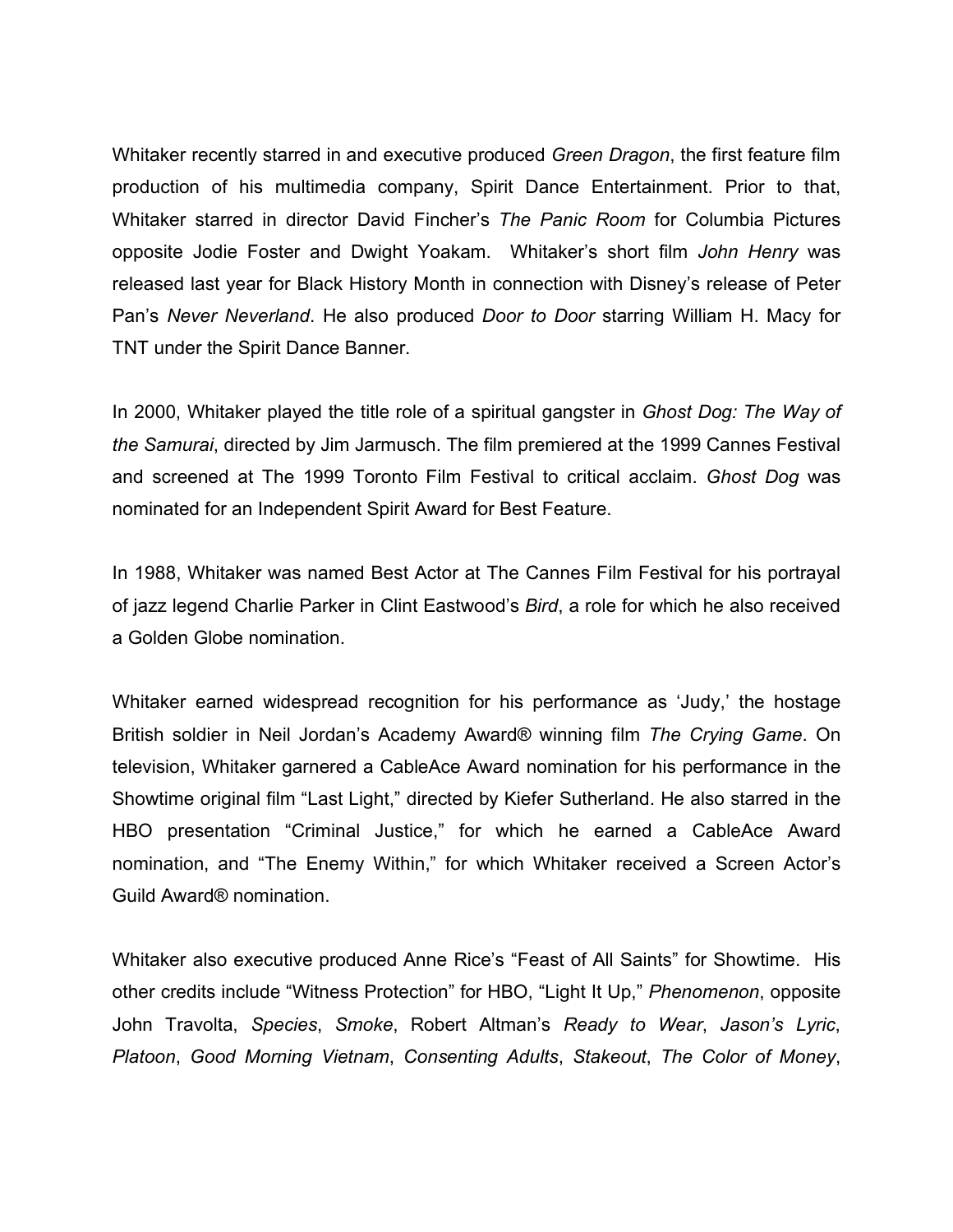*Johnny Handsome*, *Downtown, Diary of a Hit Man*, *Body Snatchers*, *Vision Quest* and *Fast Times at Ridgemont High*.

Whitaker made his feature film directing debut with the critically acclaimed, box-office hit *Waiting to Exhal*" for Twentieth Century Fox, starring Angela Bassett, Whitney Houston, Lela Rochon and Loretta Devine. He first gained recognition as a director for his debut film, the 1993 HBO original "Strapped," for which he received "Best New Director" honors at the Toronto Film Festival. His last directorial effort was the Twentieth Century Fox film *Hope Floats*, starring Sandra Bullock.

Whitaker's multimedia company, Spirit Dance Entertainment, includes film, television and music production. Spirit Dance Entertainment is both US based and UK based. Spirit Dance in London, SD4UK, works with FilmFour mentoring black and Asian filmmakers. Whitaker will direct and produce feature films under the company's firstlook deal with Twentieth Century Fox. They also have a first look deal with HBO for television films.

Whitaker works closely with a number of charitable organizations. He serves as an Honorary Board Member for Penny Lane, an organization that provides assistance to abused teenagers. He is also involved with 4-D All-Stars, a motivational mentor program for teenagers as well as The Watts Cinema Project.

#### **MARCIA GAY HARDEN (Janet)**

One of film, theatre and television's uniquely original talents, the versatile Marcia Gay Harden garnered a second Academy Award® nomination for Best Supporting Actress for her performance as Celeste Boyle in the critically-acclaimed film *Mystic River* by the legendary Clint Eastwood in 2004. Harden plays the wife of Tim Robbins' character whose doubt about his innocence in a gruesome murder drives her away from her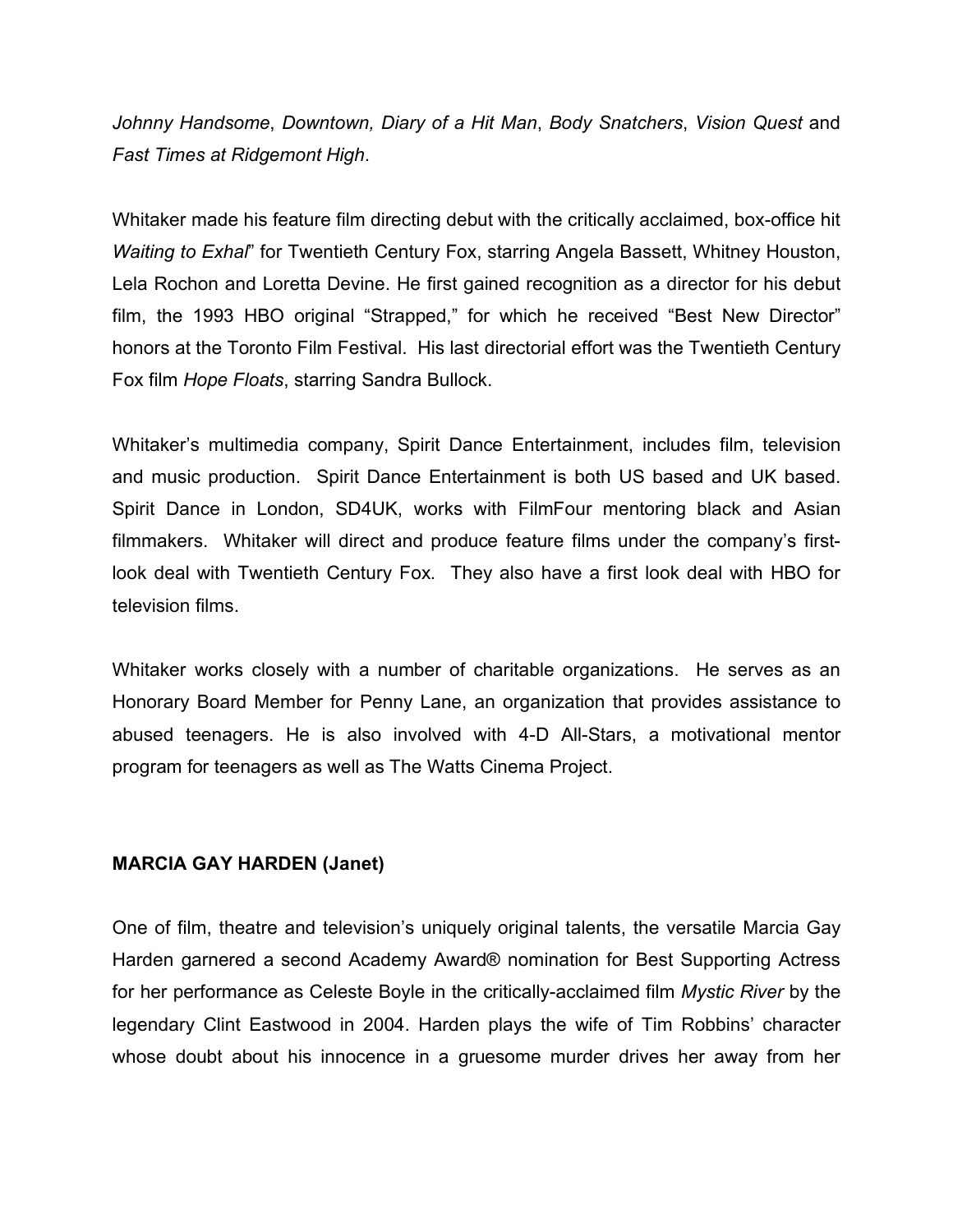troubled husband. The stellar cast includes Sean Penn, Kevin Bacon, Laurence Fishburne and Laura Linney.

Harden currently can be seen in the Paramount Pictures Film *Bad News Bears* opposite Billy Bob Thornton and Greg Kinnear. Harden is in production for Universal Picture's political satire *American Dreamz*, directed by Paul Weitz and co-starring Dennis Quaid, Hugh Grant and Richard Dreyfuss. Harden was recently cast as Richard Gere's wife in The Walt Disney Company's *Hoa*" and will next be seen in the independent film *American Gun* co-starring Forest Whitaker and Donald Sutherland. Last year she starred opposite Gene Hackman and Ray Romano in the Fox comedy *Welcome to Mooseport* as well as Dylan Kidd's *P.S.* opposite Laura Linney

2003 proved to be a busy year for Harden with three films in release; the abovementioned *Mystic River* and Revolution Studio's *Mona Lisa Smile* directed by Mike Newell. In the film, Harden's character Nancy Abbey plays a teacher and a friend to Julia Roberts' character. The film also stars Julia Stiles, Kirsten Dunst and Maggie Gyllenhaal. Additionally, Harden was featured as part of a brilliant ensemble in *Casa de Los Babys,* the story of six American women who travel to Mexico to adopt babies. The film is written and directed by legendary filmmaker John Sayles, Harden co-stars along with Daryl Hannah, Lili Taylor, Mary Steenburgen, Rita Moreno, and Maggie Gyllenhaal. The film premiered at the Toronto Film Festival in 2003.

Harden won the Academy Award® in 2001 for her stunning portrayal of Lee Krasner opposite Ed Harris in the feature film *Pollock* about pioneer abstract expressionist painter Jackson Pollock and his artist wife. The film re-teamed her with Harris; with whom she last performed on stage in the New York Shakespeare Festival premiere production of Sam Shephard's *Simpatico*. In addition to the Oscar that year, Harden won the New York Film Critics Award for best supporting actress and was nominated for an Independent Spirit Award.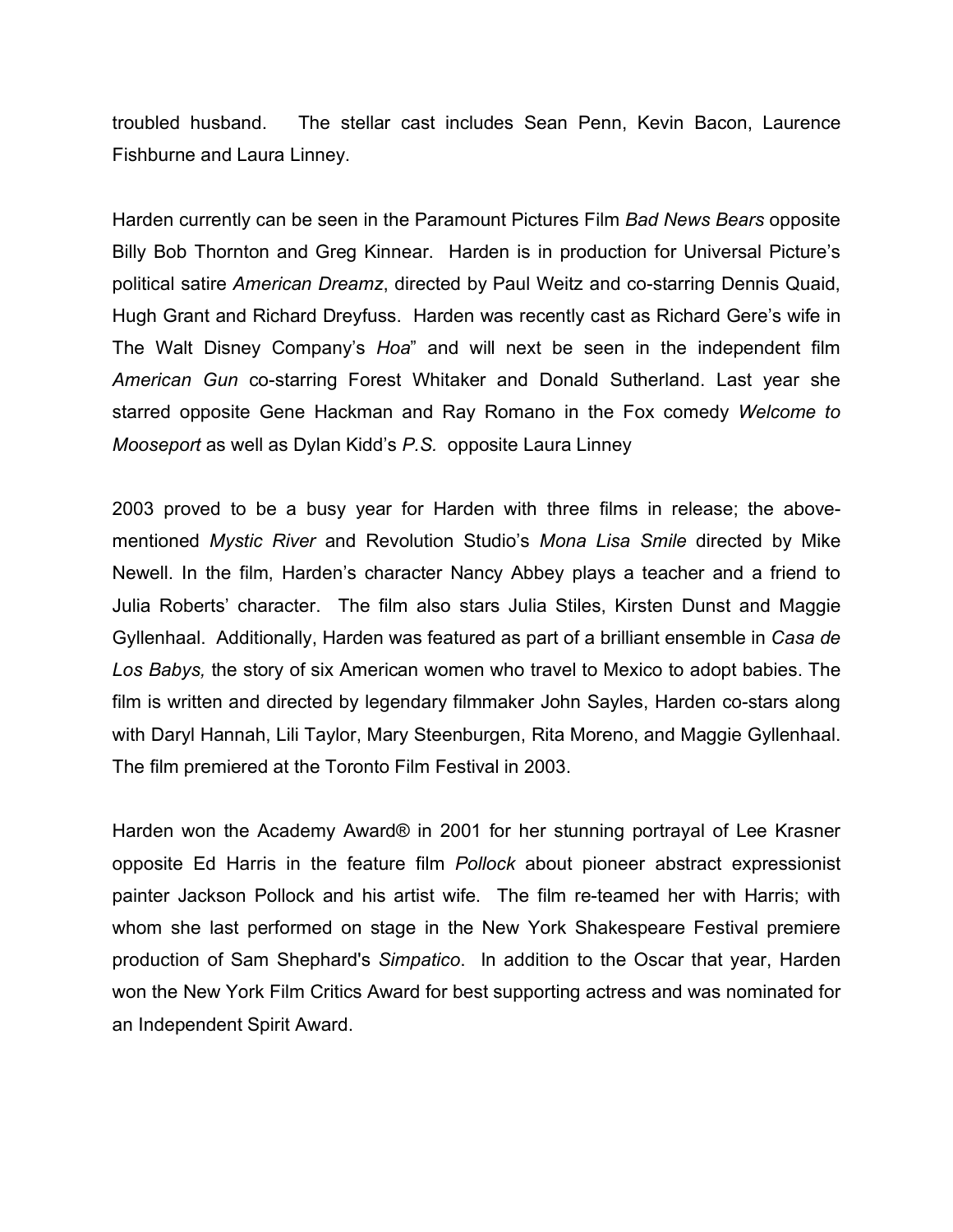The Coen brothers directing team discovered Harden, giving her the female lead in their critically acclaimed feature *Miller's Crossing*, opposite Albert Finney, Gabriel Byrne and John Turturro. She moved on to the leads in *Late for Dinner* and *Used People*. Other features include the Warner Bros. Pictures film *Space Cowboys* directed by Clint Eastwood, and starring Eastwood, Tommy Lee Jones, Donald Sutherland and James Garner; *Meet Joe Black*, which starred Brad Pitt and Anthony Hopkins; Walt Disney's hit *Flubber* with Robin Williams; *Desperate Measures* with Andy Garcia and Michael Keaton; *Safe Passage* with Susan Sarandon, Sam Shepard and Robert Sean Leonard; the highly acclaimed independent feature *Crush*, which was a hit at the Cannes Film Festival; the blockbuster comedy *The First Wives' Club;* and *Gaudi Afternoon* which was shot on location in Barcelona. This film was directed by Susan Seidelman, and starred Judy Davis, Juliette Lewis and Lili Taylor. She received the Spirit of Sundance Award for her richly layered work in *The Spitfire Grill*, which also won the audience award at Sundance.

Television appearances include playing opposite Patrick Stewart in "King of Texas" for TNT—an epic Western that transplanted Shakespeare's "King Lear" to 1840's Texas; the CBS drama series "The Education of Max Bickford" opposite Richard Dreyfuss; and the highly rated A&E original movie "Small Vices" opposite Joe Mantegna. Additionally, Harden re-teamed with Mantegna for A&E's "Thin Air" as well as the CBS movie of the week "Guilty Hearts". In 1992 Harden quickly came to the attention of television audiences for her portrayal of Ava Gardner in the CBS mini-series "Sinatra".

Harden was featured on Broadway in Tony Kushner's Pulitzer Prize-winning play "Angels in America", which earned her a Tony nomination, a Drama Desk Award and a Theater World Award. She also starred in David Rabe's "Those the River Keeps". Marcia most recently walked the boards as "Masha" in the NY Public Theatre's production of "The Seagull" directed by the esteemed Mike Nichols and starring Meryl Streep, Kevin Kline, Phillip Seymour Hoffman and Natalie Portman.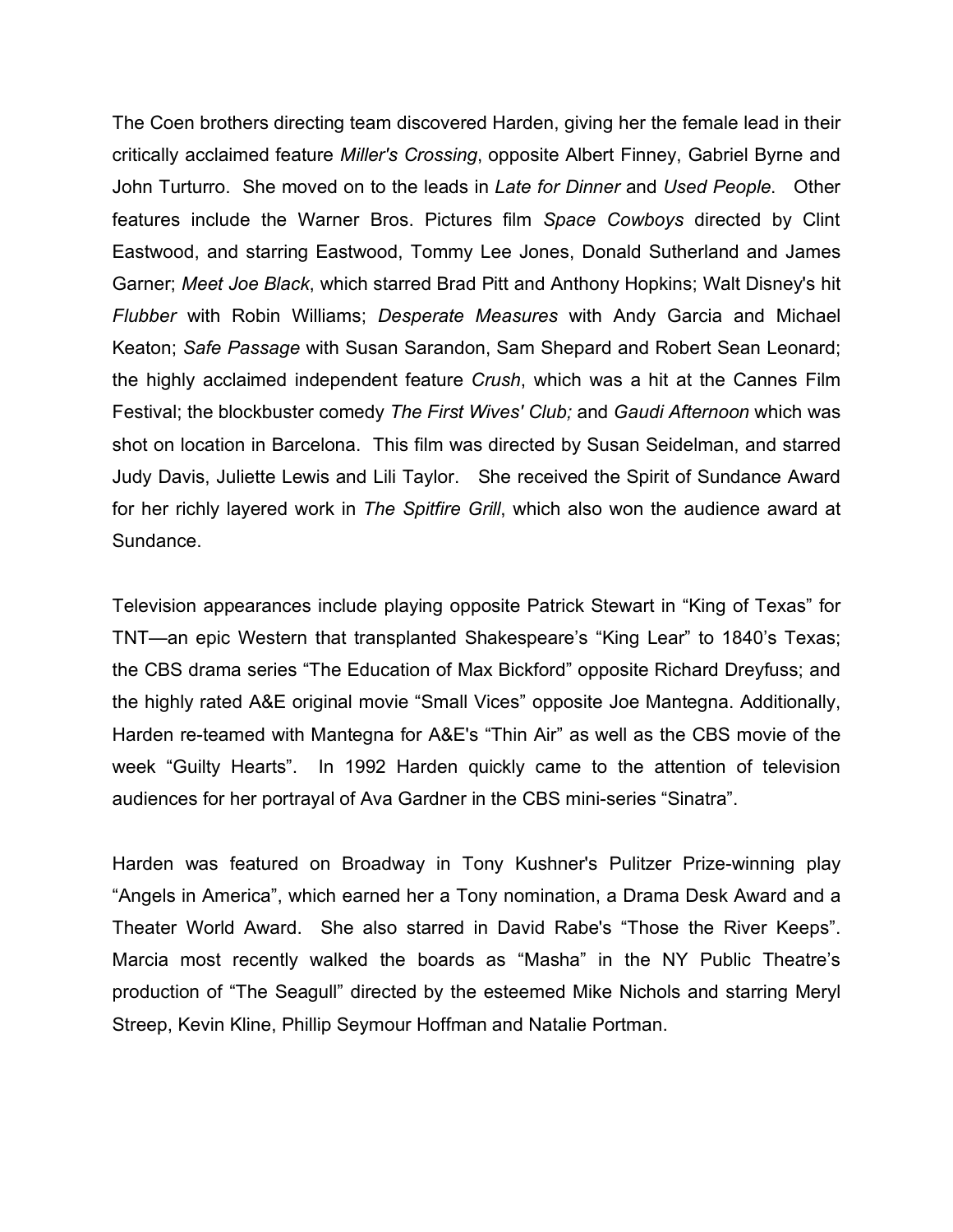The actress graduated from the University of Texas with a B.A. in Theater and went on to earn an MFA from the graduate theatre program at New York University. 8/05

# **LINDA CARDELLINI (Mary Ann)**

One of the most versatile actresses of her generation, currently working in both film and television, Linda Cardellini is well-known for her portrayal of 'Nurse Samantha Taggart' on NBC's highly-rated and critically acclaimed series, "ER." Cardellini is reprising the role (which she originated in 2003) this Fall, as the show begins its 12th season.

Cardellini recently wrapped production on the Nick Goossen directed comedy for 20<sup>th</sup> Century Fox called *Nana's Boy*, the story of a down-and-out guy who moves in with his grandmother and lands a job at the local computer store. He quickly becomes enamored with the beautiful new employee (Cardellini), but unfortunately for him, so does everyone else in the company. *Nana's Boy* is produced by Adam Sandler and costars Shirley Jones, Shirley Knight, Doris Roberts, and Nick Swardson. The film is scheduled for a Fall 2005 release.

Cardellini has a supporting role in the highly anticipated drama by Ang Lee, *Brokeback Mountain*, which will be released by Focus Features in December 2005.

Cardellini's notoriety extends far beyond the adult fans of "ER" for she has captured the hearts of young girls, boys and teenagers worldwide for her portrayal of 'Velma' in Raja Gosnell's pair of popular Scooby-Doo movies as well as in *Legally Blonde*.

Among her earlier screen credits are Alan Cohn's *Dead Man on Campus*, Brian Robbins' *Good Burger*, John Pieplow's *Strangeland*, and Tom McLoughlin's *The Unsaid* with Andy Garcia.

She has a Bachelor of Arts degree in Theatre from Loyola Marymount University and completed a summer study program at the National Theatre in London. Cardellini currently resides in Los Angeles.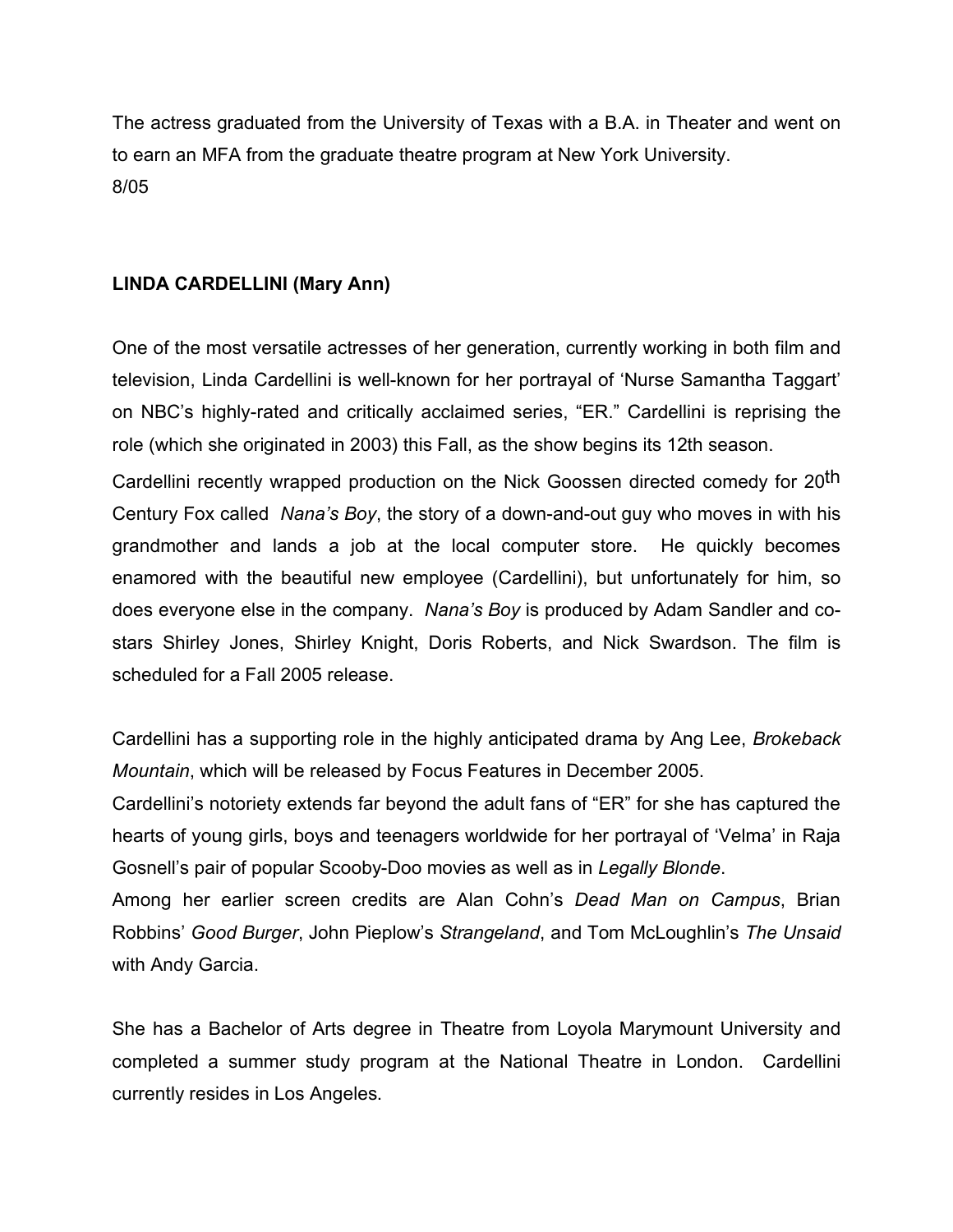## **TONY GOLDWYN (FRANK)**

Tony Goldwyn recently co-starred with Tom Cruise in The Last Samurai for Warner Bros., helmed by Academy Award®-winning filmmaker Ed Zwick. He will next be seen in the drama *Ghosts Never Sleep* with Faye Dunaway, and John Turturro's musical, *Romance & Cigarettes*. Goldwyn's acting credits include *Bounce*, *An American Rhapsody*, the voice of the title character in the Disney animated feature *Tarzan, Kiss the Girls*, and *The Substance of Fire*.

He made his feature debut in Luis Mandoki's *Gaby: A True Story*, and went on to earn international attention for his villainous turn in *Ghost*. He played another memorable villain in Alan J. Pakula's *The Pelican Brief*, starring Julia Roberts and Denzel Washington. His television work includes the acclaimed HBO mini-series "From Earth to the Moon," in which he portrayed Neil Armstrong; "Song of the Lark," for PBS American Masters Series; the Hallmark telefilm "The Boys Next Door," with Nathan Lane and Mare Winningham; HBO's "Truman" and the NBC mini-series "A Woman of Independent Means," opposite Sally Field.

Goldwyn also directed the critically lauded *A Walk on the Moon* starring Diane Lane, and *Someone Like You* starring Ashley Judd, as well as several episode of the Showtime drama, "The L Word." Goldwyn currently serves co-president of The Creative Coalition with Joe Pantoliano.

#### **CHRISTOPHER MARQUETTE (David)**

Christopher Marquette currently stars as a series regular in the CBS hit drama, "Joan of Arcadia" playing Adam Rove, Joan's friend, confidant and possible love interest. Earlier this year, he starred in *The Girl Next Door*, opposite Emile Hirsch and Elisha Cuthbert, as Eli, an energetic wiseass that talks a big game. Marquette also provided comic relief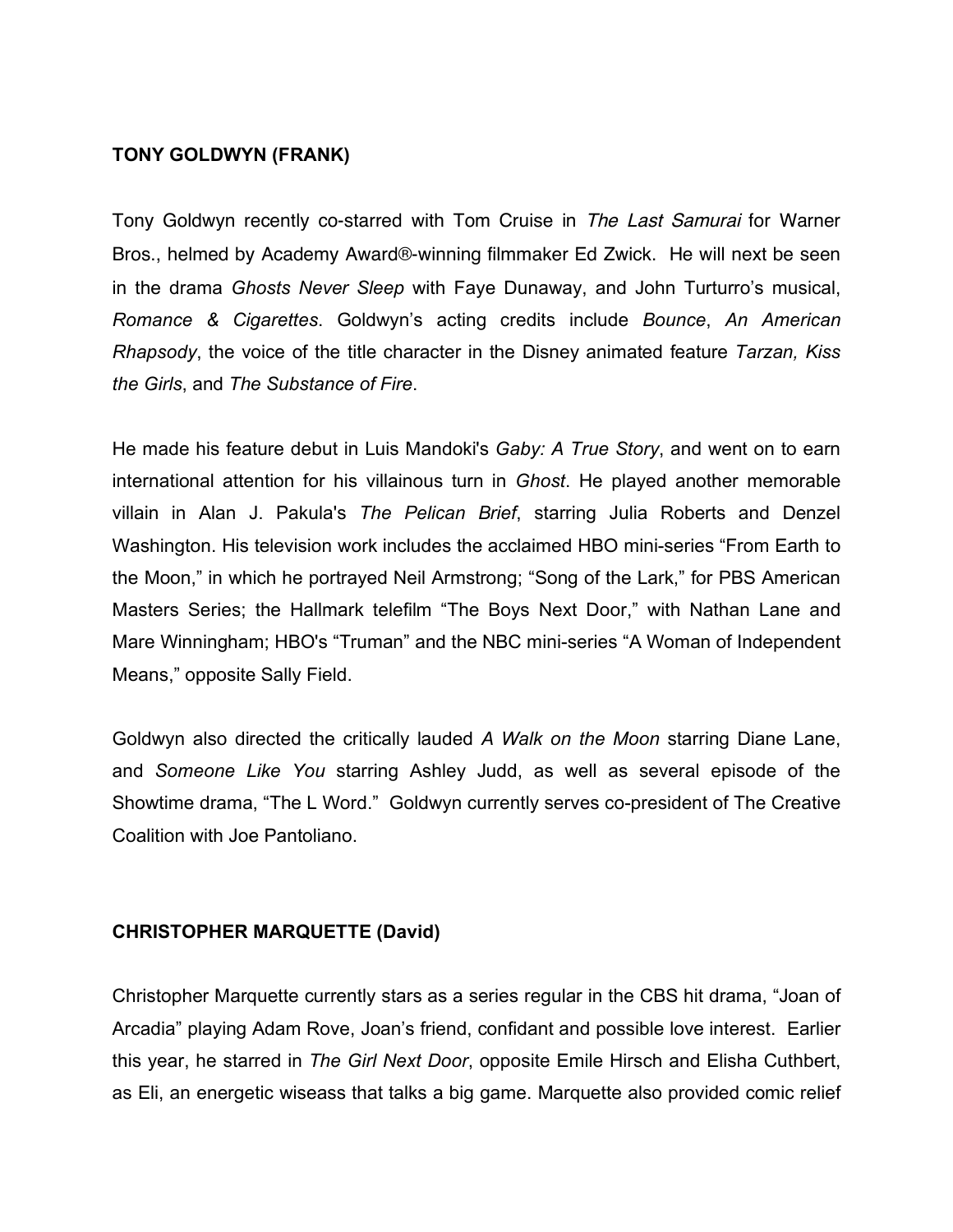in New Line Cinema's *Freddy vs. Jason* playing Linderman, a scooter-driving nerd. He is also a recurring guest star in the Lifetime drama "Strong Medicine," as Rosa Blasi's son.

Marquette made his screen-acting debut in the feature film, *Sweet Nothings* as the son of Mira Sorvino. He got a crash course in piano playing for his starring role in the feature film, *The Tic Cod*" with Polly Draper and Gregory Hines, where he portrayed a child jazz piano prodigy who suffers from Tourette Syndrome. Marquette has also performed at Madison Square Garden in "A Christmas Carol" and on Broadway in the drama "An Inspector Calls". He built a strong television following as a series regular on FOX's "Pasadena," and as guest stars on such shows as "Touched by an Angel", "E.R." and "Judging Amy".

#### **NIKKI REED (Tally)**

Nikki Reed wowed audiences at Sundance with her debut as co-writer and co-star in *Thirteen*, a disturbing yet moving film based on a brief period in her own troubled adolescence. Her fearless portrayal, directed by Catherine Hardwicke, helped Fox Searchlight open the film to rave reviews, and led to an Independent Spirit Award for "Best Debut Performance" for Reed. She will next star as the female lead opposite Heath Ledger in Hardwicke's second feature, *Lords of Dogtown* for Columbia Pictures, as well as in the independent films *Man of God* and the dark comedy *Mini's First Time* opposite Alec Baldwin.

#### **ARLEN ESCARPETA (Jay)**

Arlen Escarpeta recently starred in the critically acclaimed NBC drama series "American Dreams" which has just finished its three-year run and has most recently guest starred on "ER" and "Cold Case." A native of Belize (formerly British Honduras) Escarpeta's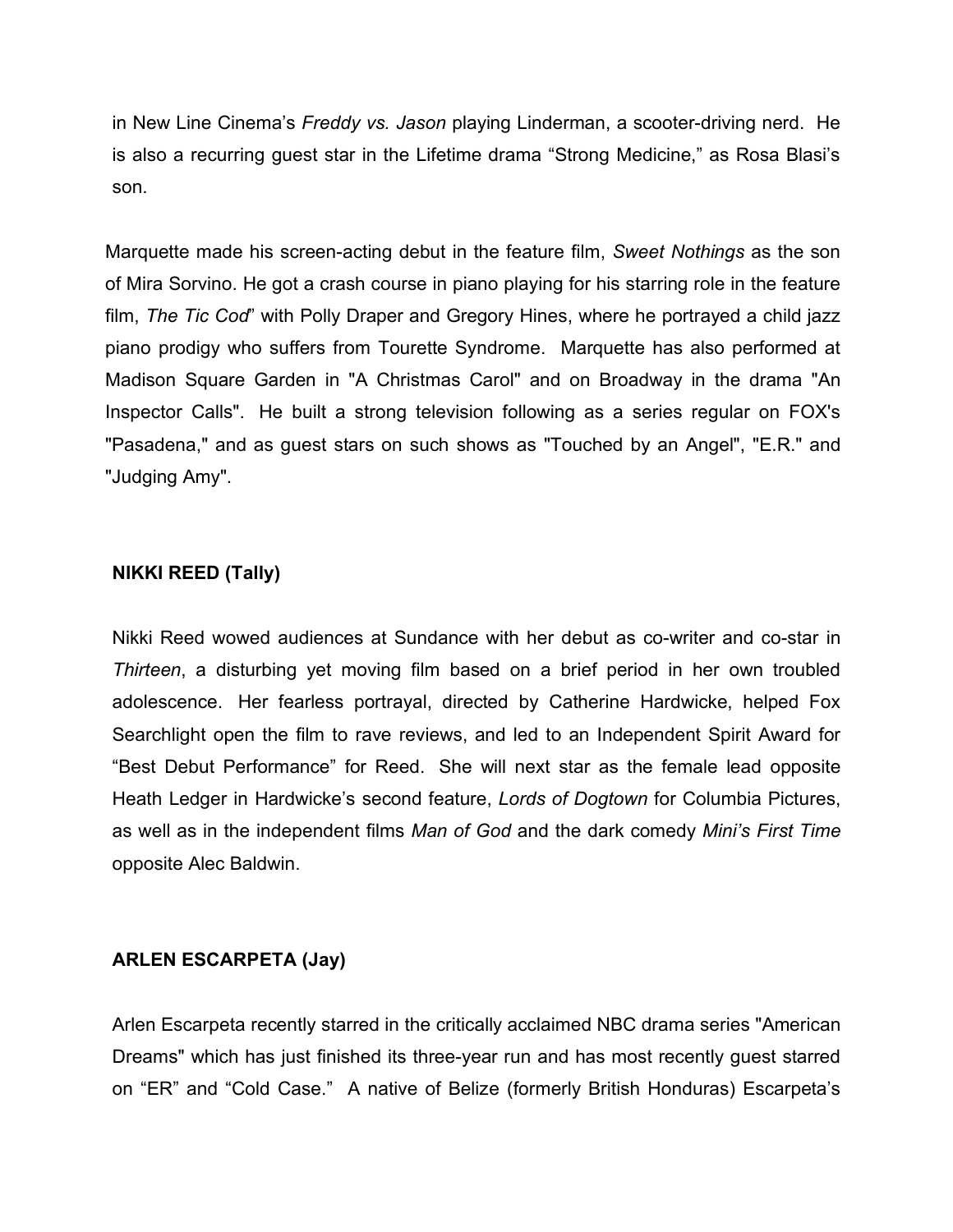career skyrocketed with guest starring roles on the TV series "Boston Public," "Judging Amy," the season finale of "The Shield," and the pilot of the Emmy®-winning NBC series "Boomtown." His feature film work includes *High Crimes*, starring Ashley Judd and Morgan Freeman, and the independent work film *The Playaz Court*.

# **GARCELLE BEAUVAIS-NILON (Sarah)**

Garcelle Beauvais-Nilon stars as the female lead in the upcoming ABC drama, "Eyes," opposite Tim Daly. Previously, Beauvais-Nilon was a regular cast member on the hit series "NYPD Blue," and starred in "The Jamie Foxx Show" where she played Foxx's love interest. Her film credits include *Barbershop 2: Back in Busines*" with Ice Cube and Cedric the Entertainer; Joel Schumacher's *Bad Company* with Anthony Hopkins and Chris Rock; *Double Tak*" starring opposite Eddie Griffin and Orlando Jones; and *Wild Wild West* with Will Smith and Kevin Kline.

# **AMANDA SEYFRIED (Mouse)**

Amanda Seyfried made her feature debut in the Paramount Pictures comedy *Mean Girls* starring opposite Lindsay Lohan and Tina Fey, and produced by Lorne Michaels. She will next be seen in *Nine Lives* with Glenn Close, Holly Hunter and Sissy Spacek.

On television, Seyfried appeared in the daytime drama series "As the World Turns" as the beautiful "Lucy," and played "Joni" on "All My Children." A native of Allentown, Pennsylvania, she began her career as a child model at Wilhelmina Models at the age of 11. Seyfried has been accepted at Fordham University and plans to begin her studies there next year.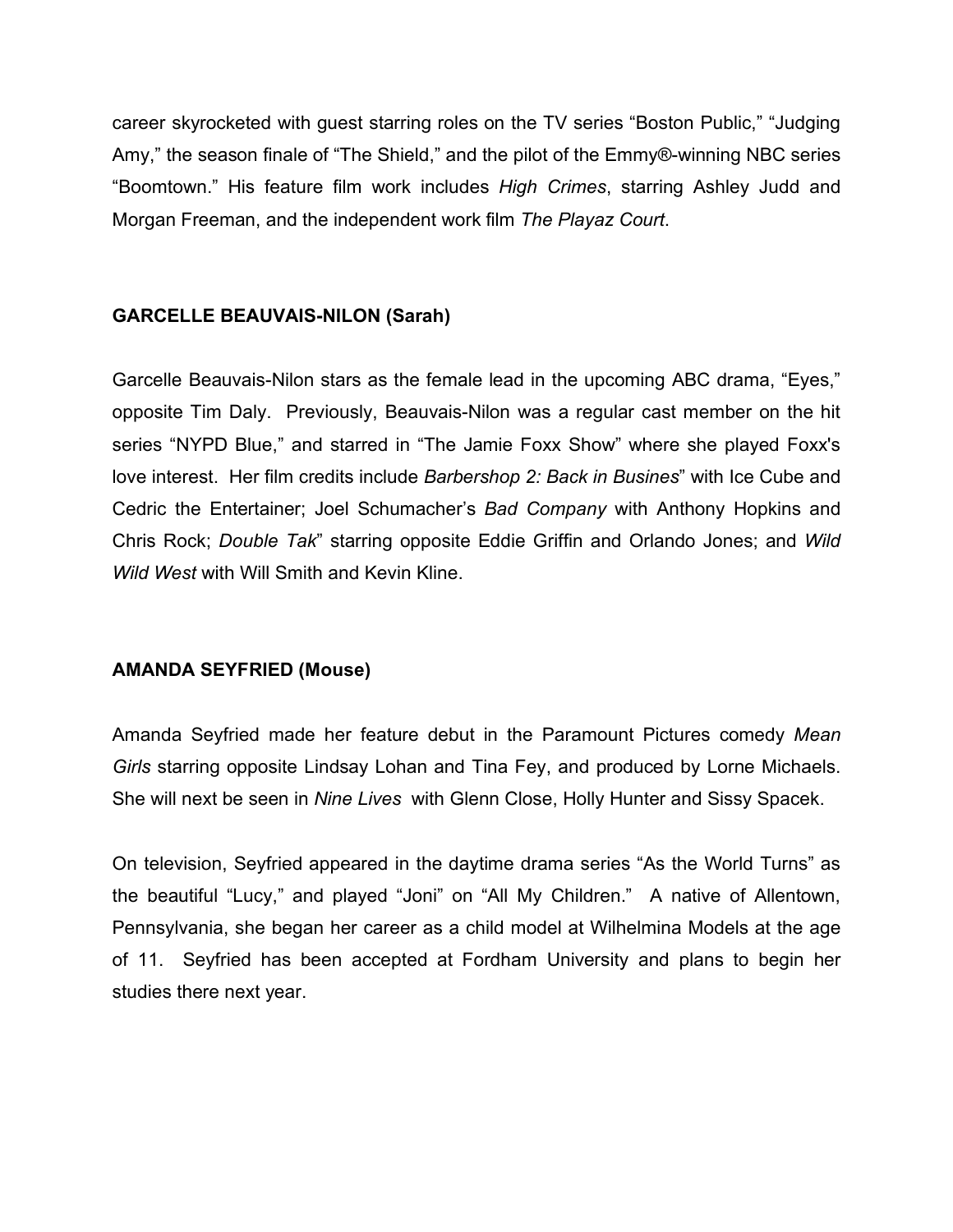#### **MELISSA LEO (Louise)**

Audiences took notice of Melissa Leo for her portrayal as Marianne Jordan, Benicio Del Toro's suffering, yet supportive wife in director Alejandro Gonzalez Inarritu's critically acclaimed drama, *21 Grams*. She next stars in *Hide and See*" co-starring with Robert DeNiro. She will soon follow with *The Three Burials Of Melquiades Estrada*, co-starring and directed by Tommy Lee Jones, and the political thriller *Confess*.

Leo will be remembered for her starring role as Detective Kay Howard on the awardwinning NBC series "Homicide: Life On The Street." She was nominated for a daytime Emmy Award for her role as Linda Warner on ABC's "All MY Children." Her other television credits include the starring role of Emma on the ABC series "The Young Riders." She has guest-starred on numerous television series, including "Law & Order," "The L - Word," "CSI," "Veronica Mars," "Legacy," "The Equalizer," "Miami Vice," and "Spencer: For Hire." She also starred in the telefilm "Carolina Skeletons" and the miniseries "Scarlett," both for director John Erman. Among Leo's feature credits are three movies for Henry Jaglom: "Always," "Venice/Venice," and "Last Summer in the Hamptons." Her other films include Nancy Savoca's "The 24-Hour Woman," Maggie Greenwald's "The Ballad Of Little Jo," Jamil Dehlavi's "Immaculate Conception," Gregory Nava's "A Time Of Destiny," and Joan Freeman's "Streetwalkin." She recently completed filming Barry Strugatz' "From Other Worlds," and Tim McCann's "Runaway Boys."

# **SCHUYLER FISK (Cicily)**

Schuyler Fisk (Cicily) made her feature film debut at the age of 11, starring in Columbia's *The Baby-Sitters Club*. She has gone on to star in other films including *My Friend Joe*, *Skeletons in the Closet*, *Snow Day*, and *Orange County*.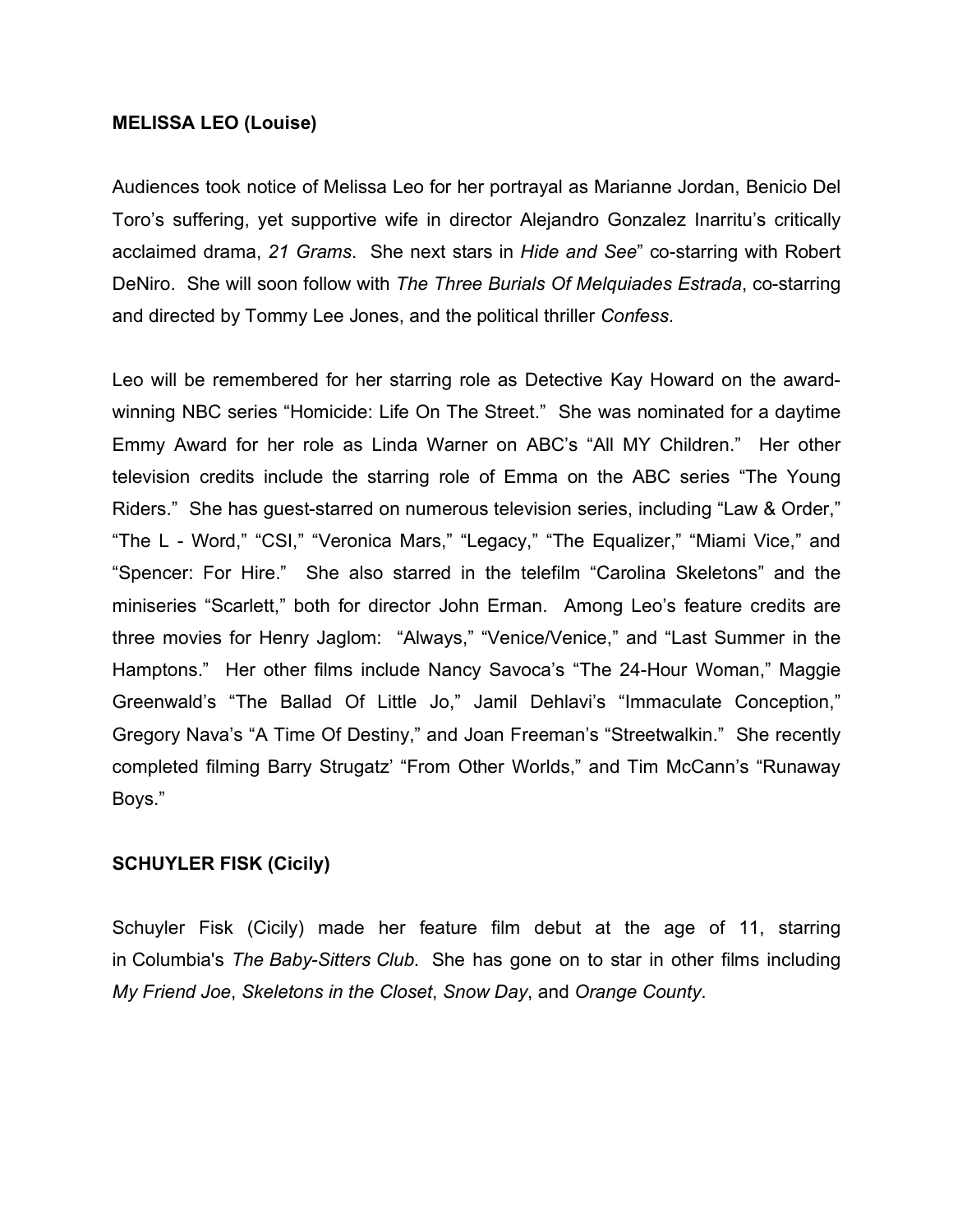Fisk is also an accomplished singer/songwriter whose music has been featured in a few of her films including "Snow Day" and "Skeletons in the Closet." She is currently working on an album for Universal that is due out next summer.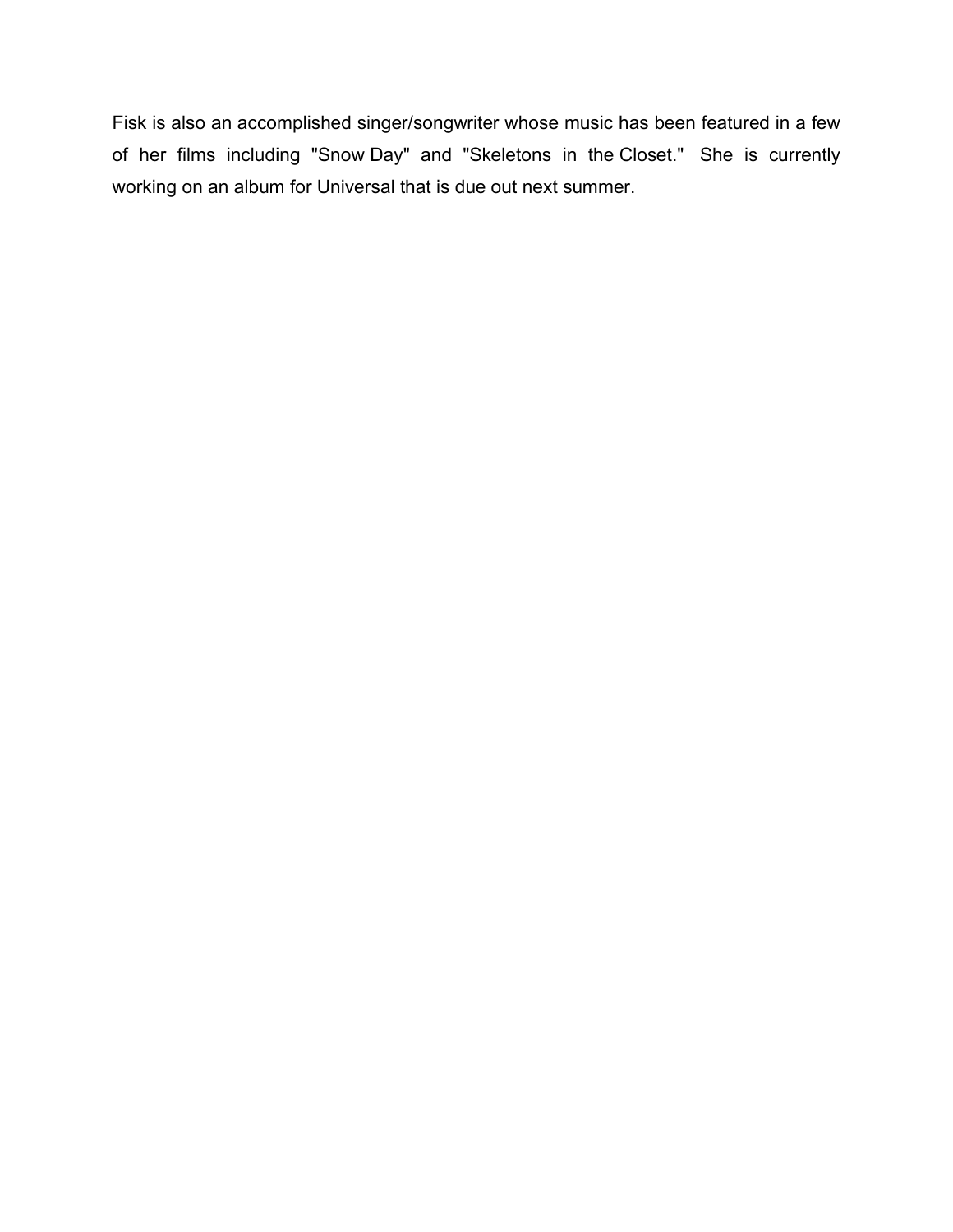#### **ABOUT THE FILMMAKERS**

#### **ARIC AVELINO (Director/Co-Writer)**

Aric Avelino directed, photographed, and edited his first short film, *Just a Game of Dominoes*, at the age of 17—the same year that he completed his first full-length script, *Thieves Among Us*. Since then, he has photographed and directed three short films: *Central High*, *April '18*, and *American 1938*. He has also photographed, directed, and edited several spec commercials.

Avelino has a diverse body of work as a cinematographer, serving in this role on nine short films and a public service broadcast for the LMU Health Center. He has also worked as an editor for MGM, the Long Beach Aquarium, and on productions for the following companies: Fahrenheit Films, Bedford Falls Productions, Millennium Sound, Sato Films, Green Dot Films, and Palomar Pictures.

Avelino is a graduate of Loyola Marymount University with Honors and a Presidential Citation, and a two-time recipient of the Alfred Kilp Award for Leadership. AMERICAN GUN is his first feature.

#### **STEVEN BAGATOURIAN (Writer)**

When Steven Bagatourian was 20 years old, his screenplay *Weasel* won the Grand Prize in the Cinestory Screenwriting Competition. Shortly after, John Cusack's company, New Crime Films, optioned the script. With early success under his belt, Bagatourian wrote several more stories that garnered the attention of filmmakers, including "American Gun."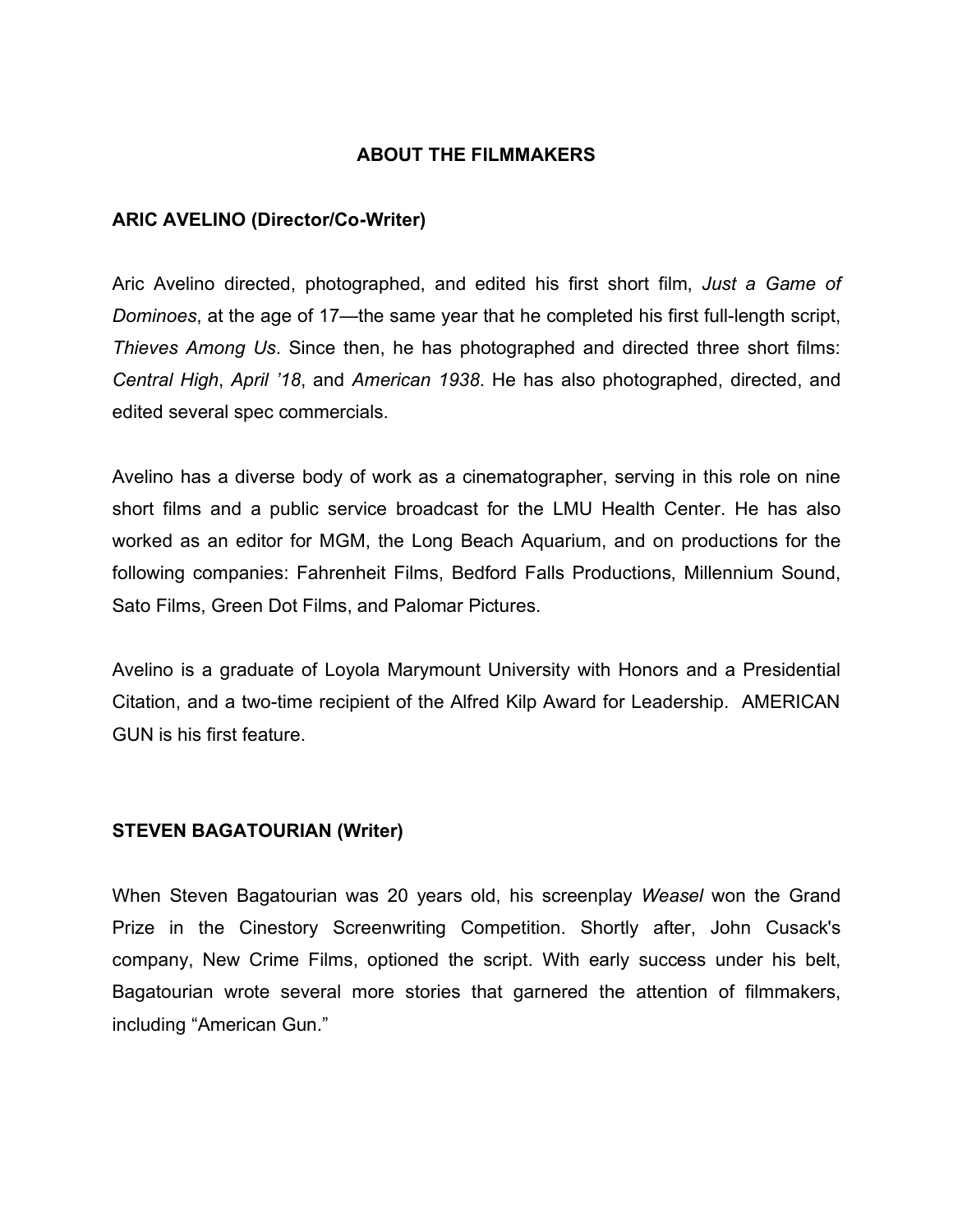His recent script*, Hearts of Men*, is a coming-of-age drama that follows three inner-city teens -- strangers from different cultures, yet all with a passion for Tupac Shakur. Since Tupac's music is essential to the story, the script has been blessed by Tupac's estate. Several production companies are currently considering this script.

Other stories include *Perseus Complex*, a thriller that has caught the interest of noted writer/producer Bo Zenga, and the sci-fi thriller Radio Babylon.

# **TED KROEBER (Producer)**

A producer of six short films, Ted Kroeber got his start as  $2^{nd}$  Assistant Director on the 1993 independent film *Seldom Dreaming*, an official entry in the San Jose Cinequest Film Festival. He worked for Jerry Bruckheimer Films during the production of the film *Armageddon* and later at Marty Katz Productions and for Paramount Pictures at Cruise/Wagner Productions. Additionally, he has worked on commercials, shorts, and features in a variety of roles including assistant director, production manager, and line producer.

In 1999 Kroeber successfully secured independent financing and wrote, produced, and directed the short film *Borders*, which was a finalist in the 1999 DGA Angelus Awards. Additionally, *Borders* was one of only three American films to screen at the 2000 Sehsuchte Festival in Potsdam, Germany, and was seen domestically on PBS on the "Fine Cut" film series.

A graduate of Loyola Marymount University, Kroeber served for two years in the Inner City Teaching Corps, teaching eighth grade on Chicago's westside, and was profiled in 2001 by The Chicago Tribune. He was a recipient of both the Riordan Foundation's Andrew Bogel Award and the Fr. Robert Graham Award for Service and Leadership. Mr. Kroeber is a member of the Sigma Chi Fraternity and the Alpha Sigma Nu Honor Society. AMERICAN GUN is his first feature.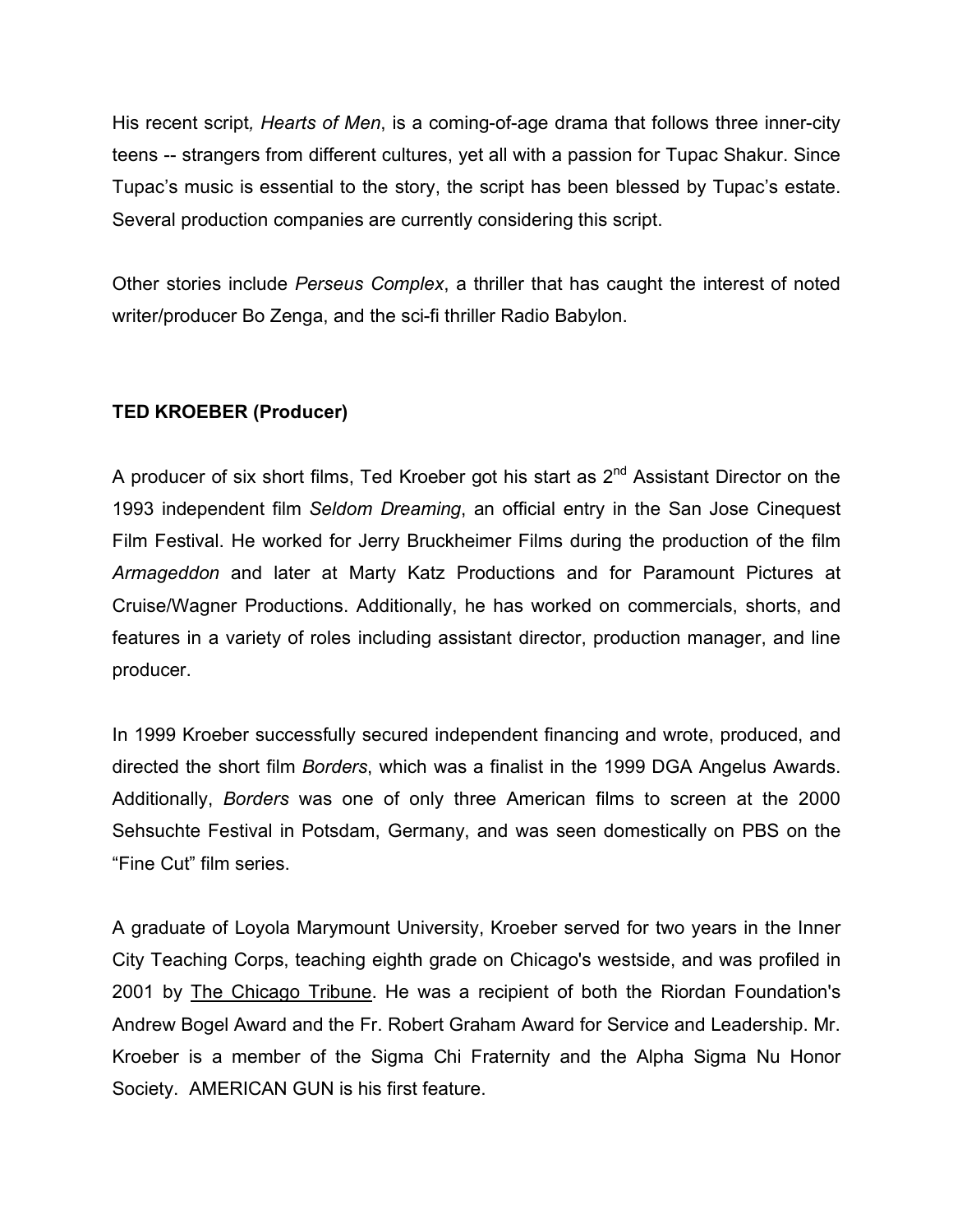# **ARLENE GIBBS (Co-Producer)**

Arlene Gibbs is Vice President of Production at Spirit Dance Entertainment headed by actor/director/producer Forest Whitaker. She oversees film and television development and production for the Fox 2000 based company.

Gibbs manages SDE's development slate of over 30 projects including *Headhunter* (New Regency/ Fox 2000), *Harlem's Finest* (Fox Searchlight) and *Instrument Darkness* (Showtime). Since arriving at SDE she has set up *The Girl Can't Help It* (Fox 2000), and brought in Fox Searchlight's *Facts About Kate*. Gibbs also serves as an associate producer on director Doug Pray's (*Scratch*) latest documentary *Big Rig*.

Gibbs joined Spirit Dance after serving as Director of Development at Forty Acres and A Mule Filmworks, director/producer Spike Lee's production company. She set up the non-fiction novel "An American Insurrection" at CBS and worked on several projects including "Love and Basketball."

Prior to moving to Los Angeles, Gibbs held positions in publicity and politics. She was a consultant for Edelman P.R. in New York City, focusing on multimedia, non-profit and entertainment clients. While in New York, Gibbs also worked at Sony Music Inc. where she served as a coordinator in Corporate Communications. Gibbs started her career as congressional aide on Capital Hill working for congressman Floyd H. Flake (D-NY) and United States Senator Bill Bradley (D-NJ). She also worked on several high profile campaigns including the 1992 Presidential Campaign and Governor Ann Richards' reelection campaign Austin, Texas.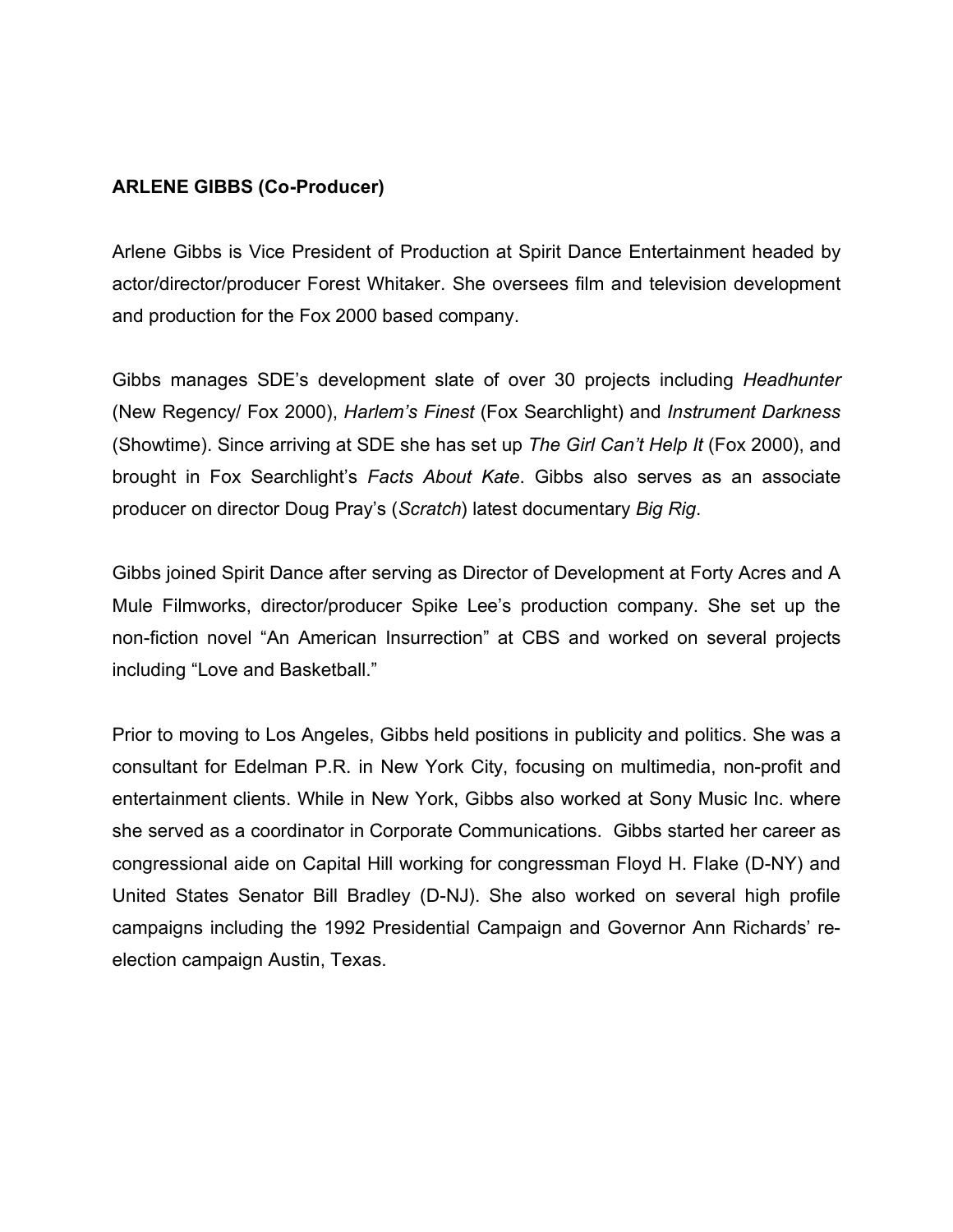#### **JEFF SKOLL (Executive Producer)**

Jeff Skoll founded Participant Productions in December of 2003. Skoll has been identified by *Business Week* as one of the most innovative philanthropists of the past decade. His vision for Participant Productions came as a result of working closely with entrepreneurs devoted to social change. As eBay's first full-time employee and first President, Skoll championed the power of the individual and eBay's community as vital to the company's success. In 1998, he pioneered the creation of the eBay Foundation through the allocation of pre-IPO shares. This innovation sparked similar initiatives by other young companies in technology hubs across the United States. Subsequently, he founded The Skoll Foundation (www.skollfoundation.org), dedicated to seeking out, investing in, connecting and celebrating social entrepreneurs.

Skoll's recent awards include the 2004 National Leadership Award from the Commonwealth Club of California and the 2003 Outstanding Philanthropist Award from the International Association of Fundraising Professionals. He also serves as a board director for the eBay Foundation and Community Foundation Silicon Valley and is a member of the advisory board of the Stanford Graduate School of Business, among others.

#### **CHRIS ADAMS (Executive Producer)**

Chris Adams joined Participant Productions as Chief Vision Officer and Senior Vice President of Business Development in December of 2003. Adams was previously Vice President of Sales for Xpherix Corporation, a wireless application development company. There he spearheaded sales efforts and deals with Verizon Wireless, Qualcomm, Alltell Wireless, US Cellular and Telstra. Prior, Adams worked as an executive in business development for Lycos.com, Amazon.com, Pop.com and others, managing entertainment, gaming and sports content and marketing relationships between Hollywood content providers and portals, auction and e-commerce sites. Prior, Chris was a screen and television writer ("The Net") and journalist (The Washington Post, Sport Magazine, Esquire).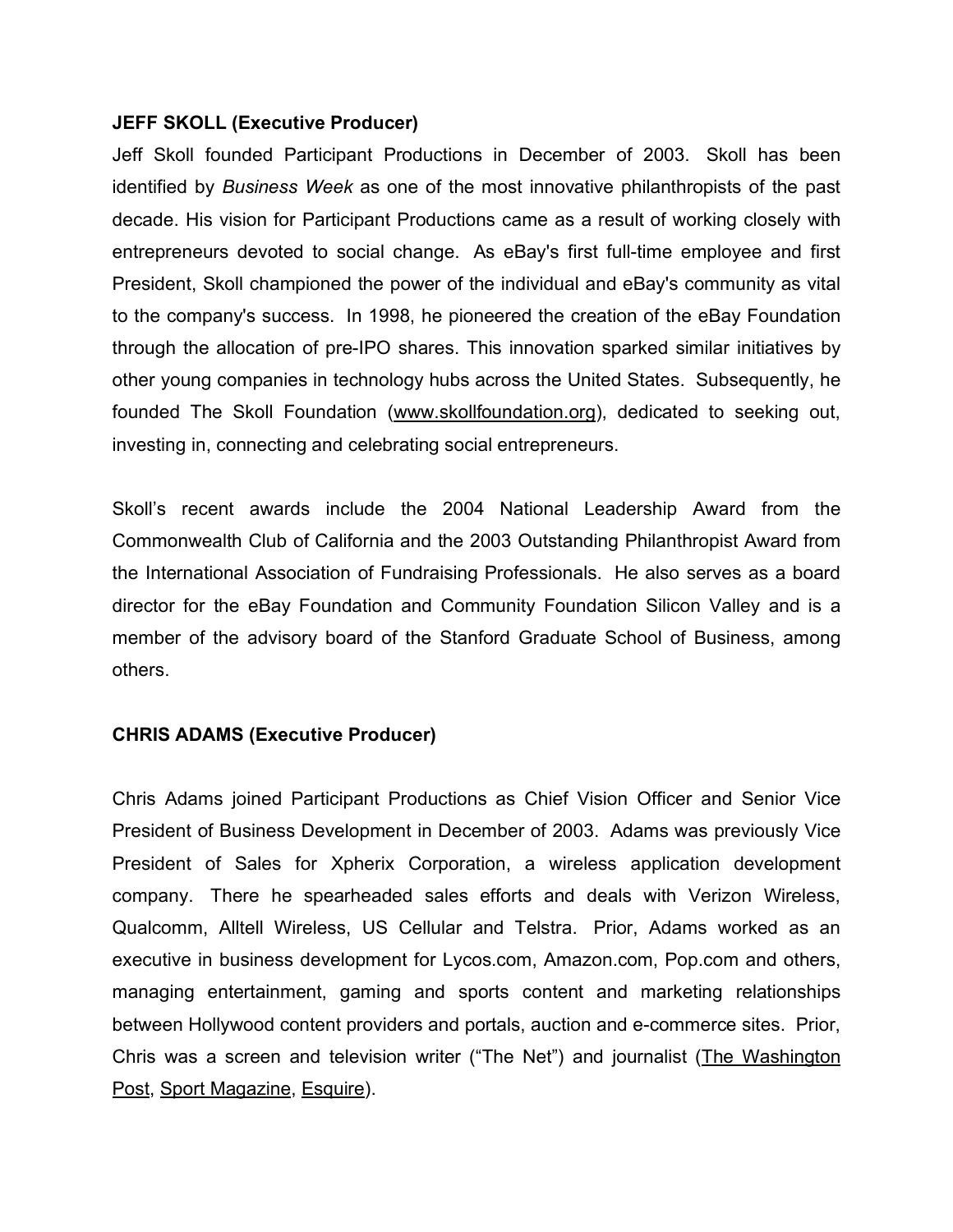# **NANCY SCHREIBER (Director of Photography)**

Nancy Schreiber, ASC, grew up in Detroit and received her degrees in psychology as well as history of art from the University of Michigan. She worked her way up as a gaffer in New York for such directors as Martha Coolidge, Richard Pearce, Claudia Weill and Shirley MacLaine.

Schreiber's director of photography credits includes a range of features, television movies and pilots, music videos, commercials and documentaries. Most recently Schreiber was awarded the 2004 Sundance Film Festival Best Cinematography Award for the dramatic feature *November*. The film was directed by Greg Harrison and stars Courteney Cox, James LeGros and Anne Archer. She will be represented at the 2005 Sundance Film Festival with the film *Loverboy*, directed by Kevin Bacon, starring Kyra Sedgwick, Marissa Tomei, Matt Dillon and Sandra Bullock.

Schreiber served as DP on several projects for HBO including "Stranger Inside" and "Lessons Learned," and served as second unit DP and additional first unit DP on John Frankenheimer's "Path to War." She also photographed "Your Friends and Neighbors" for director Neil La Bute with Catherine Keener, Amy Brenneman, Ben Stiller and Aaron Eckhardt. Other projects include the jazz film "Lush Life" with Jeff Goldblum and Forest Whitaker, "Piggy Banks" for Morgan J Freeman, and the award-winning documentary "Visions of Light."

Schreiber was honored with the Kodak Vision Award at the 1997 Women In Film Crystal Awards. She was nominated for an Emmy on "The Celluloid Closet," as well as an IFP Spirit Award for *Chain of Desir*" with Linda Fiorentino and Malcolm Mc Dowell,

Schreiber also shared the best cinematography award at Sundance in 1997 for *My America Or Honk If You Love Budda*" and was voted one of Variety's "10 DPs to Watch"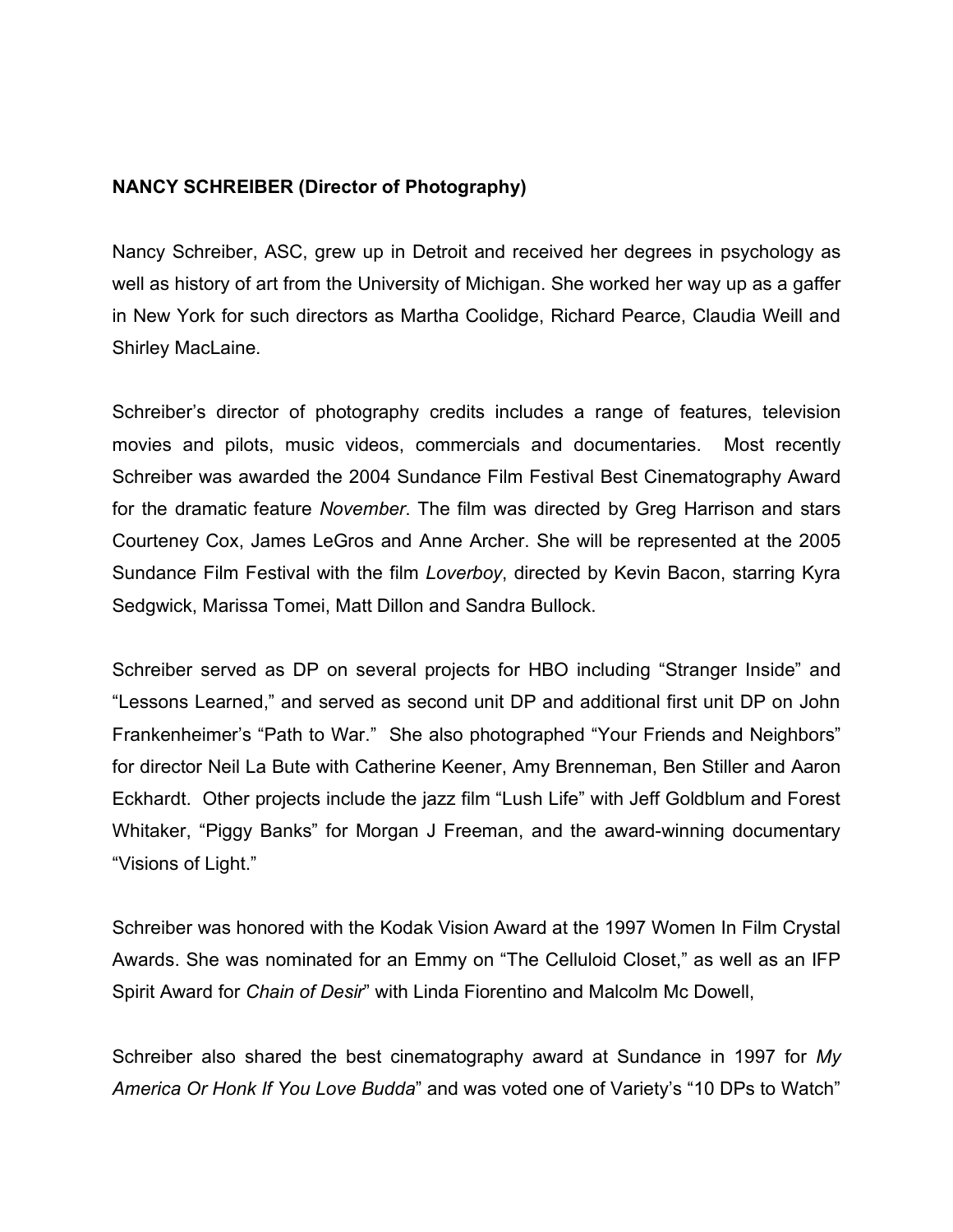in 2000. Schreiber is one of only six women voted into membership in the American Society of Cinematographers and was recently elected to be an officer of the ASC'S Board of Governors.

## **PARTICIPANT PRODUCTIONS**

In support of our vision, Participant Productions was established to fund and advance feature films and documentaries that combine redeeming social value with commercial appeal.

"Through the media, I am trying to amend societal inequities by portraying stories that demonstrate the struggle to overcome injustice and highlight people who are making a difference. We know that there are positive things going on in the world and we hope that by showing empowered individuals who are making a difference; it will serve as an inspiration for others." -- Jeff Skoll, June 15, 2004

Participant Productions is a Los Angeles-based production company focused on socially relevant, commercially viable feature films. Each film will highlight a similar theme – social injustices and the individuals who dedicate their lives and passion to making a difference.

#### **IFC ENTERTAINMENT**

IFC Films is a leading theatrical film distribution company bringing the best of independent and specialized films to theaters. IFC Films releases approximately 10 films per year, building its slate of titles from an aggressive acquisitions program and selected in-house productions. IFC Films is part of IFC Entertainment, which also consists of IFC Productions, InDigEnt (a digital production arm) and the new IFC Center in Greenwich Village.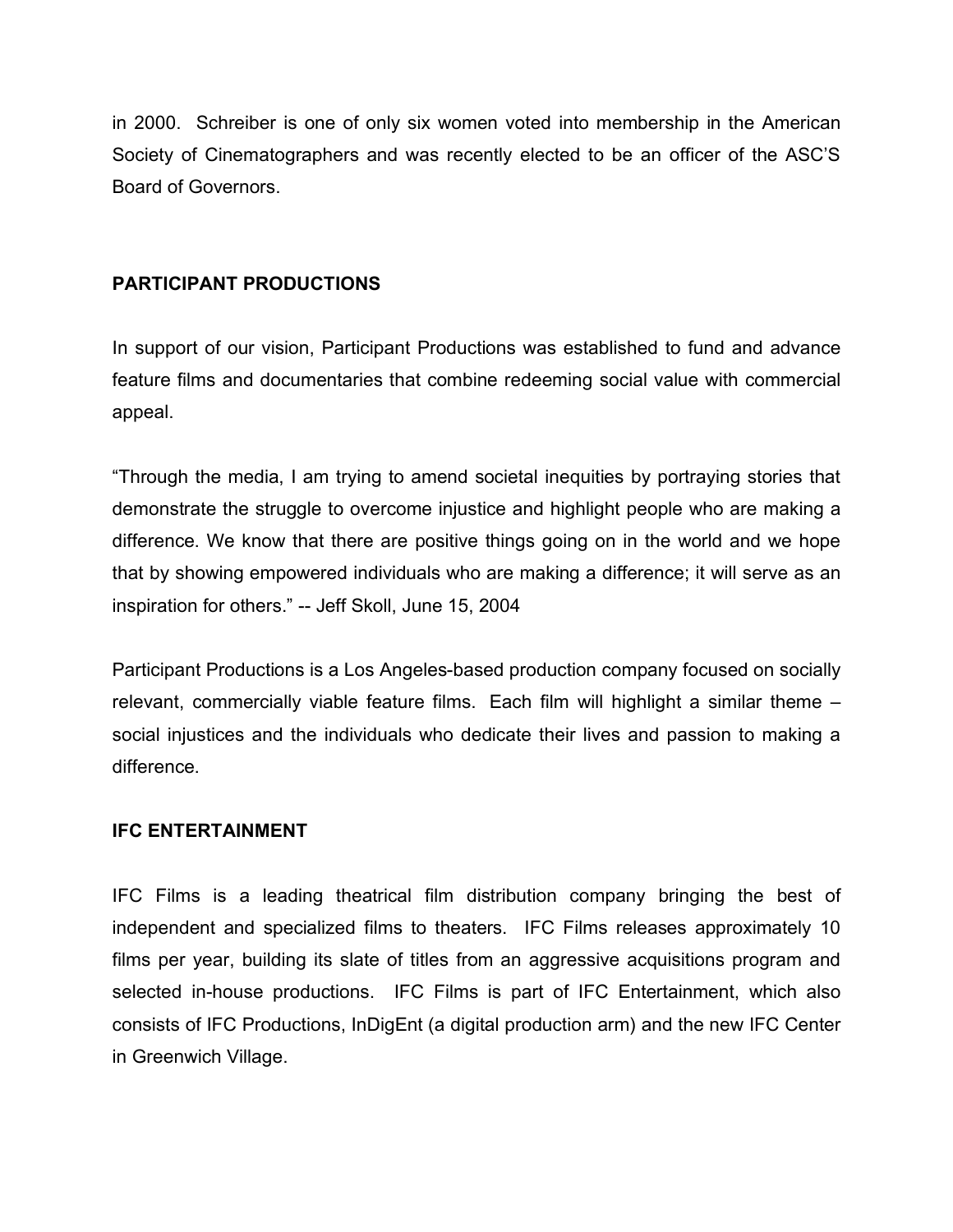The company produced and is distributing the award winning *Me And You And Everyone We Know*, which is currently in release across the country. Anticipated upcoming titles include Hans Weingartner's The *Edukators*; Aric Avelino's *American Gun*; Michael Showalter's *The Baxter*; and Lars von Trier 's *Manderlay*. IFC Films is executive producing *Night Listener* with Hart Sharp and is currently producing *After the Wedding* directed by Susanne Bier, which the banner will also distribute.

Notable IFC films include the Academy Award®-winning *Boys Don't Cry, Touching the Void* which broke box office records to become among the top ten grossing documentaries of all time, 2003 Oscar®-nominated *My Big Fat Greek Wedding* and Alfonso Cuaron's *Y Tu Mama Tambien*. IFC Films co-distributed Michael Moore's *Fahrenheit 9/11.*

For more information and upcoming releases, please visit www.ifcfilms.com.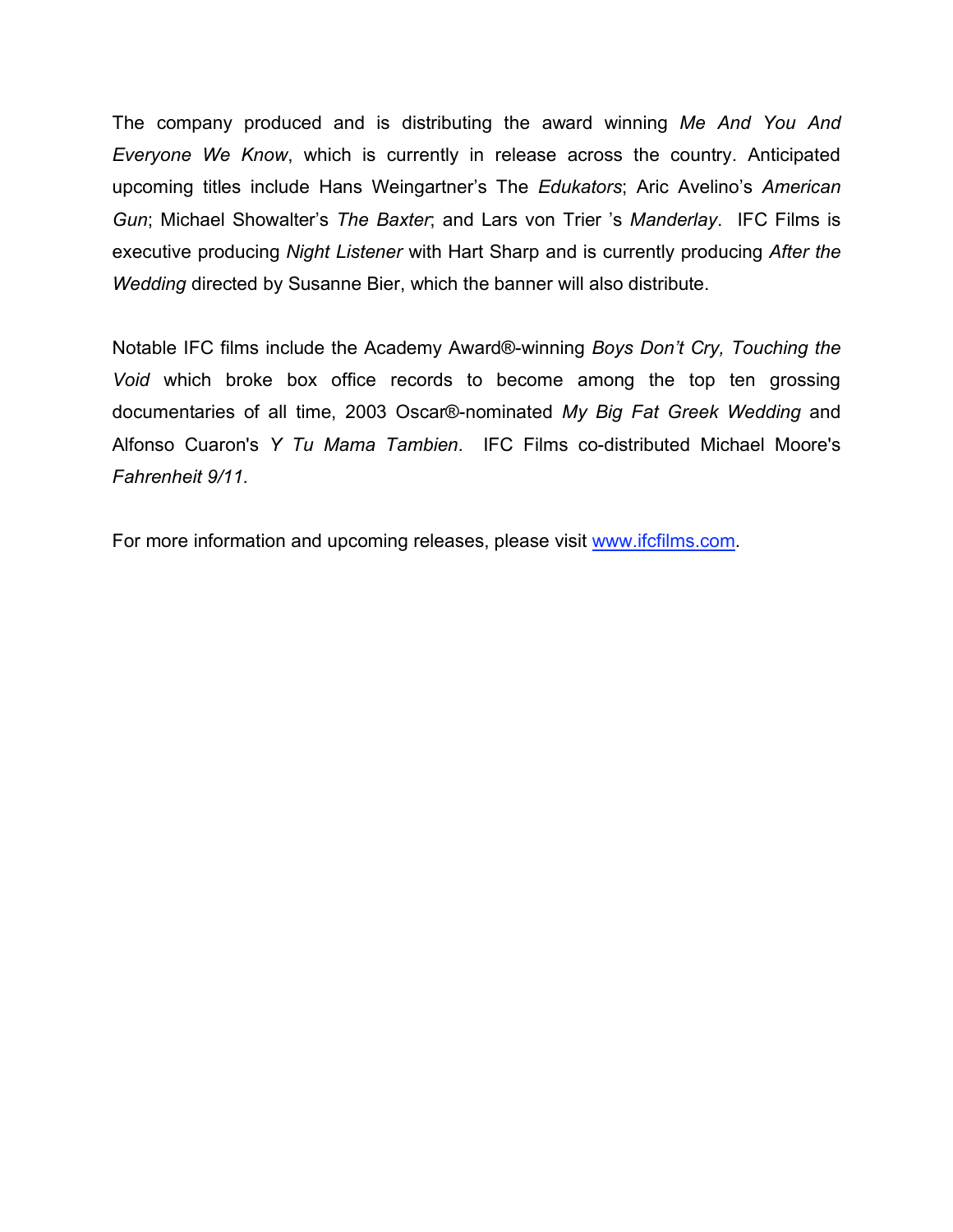#### **CAST and CREDITS (in order of appearance)**

Sandra Cohen Lisa Long David Huttenson Chris Marquette Ridgeline Security Guard Joseph Kell Maryanne Wilk Linda Cardellini Taft Security Guard Kiyano La'Vin St. Anthony's Principal James Morrison Gunshop Patron Ali Hillis

Janet Huttenson Marcia Gay Harden Carter Forest Whitaker Carl Wilk Donald Sutherland Marcus Chris Warren Jr. Producer David Heymann Mouse Amanda Seyfried Tally Nikki Reed Frank Tony Goldwyn Earl Rex Linn Reggie Kevin Phillips Felicia Davenia McFadden Cicily Schuyler Fisk Jerry Michael J. Shannon Jay Arlen Escarpeta<br>Connie Charles Duckwo Charles Duckworth Barry Todd Tesen Louise Melissa Leo Supervisor Gary Paul Clark Sara Garcelle Beauvais-Nilon Ed Hogan Terry Rhoads Victim's Father Michael Milhoan Burly Guy Jernard Burks Hector Lombardo Boyar Jimmy Frank Dallas McKinney Hakeem Blake Hightower Haille Rachel Bella College Rapist Andrew Caple-Shaw Don Daniel Hugh Kelly Terrence Dean Norris Psychologist Lee Garlington Ike Jonathan Ahdout Karen Sydney Walsh Landlord Michael Dempsey Annette Audrey Wasilewski Bob Neil Mather Woman Deanna Carlin Marcus' Mom Joy DeMichelle Moore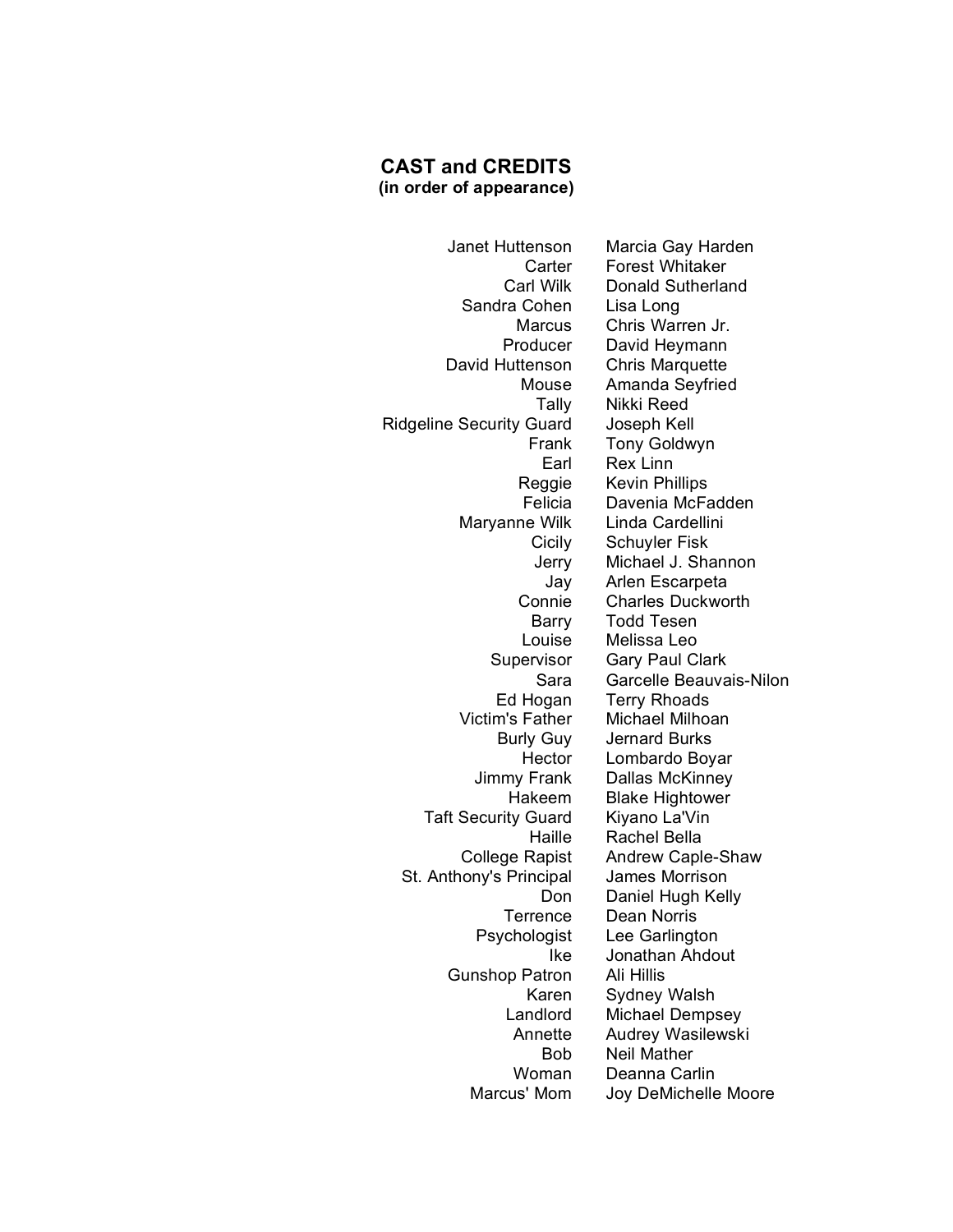| <b>Convenience Store Clerk</b> | Dan Buran          |
|--------------------------------|--------------------|
| Convenience Store Robber       | <b>Brian Avery</b> |

Student Aasha Davis Store Owner Calvin Jung Gas Station Young Dude Sean Allen Rector

Thief Rainbow Borden Girl Gabrielle Christian

Stunt Coordinator Chris Doyle Stunt Double Nobie Arden

Unit Production Manager Nicole Columbie First Assistant Director Lou Tocchet Second Assistant Director Inman Young Second Second Assistant Directors John Vanover

Lauder Robinson

Production Executive for IFC Productions

Iliana Nikolic

Production Executive for Participant Productions Nate Moore

Director of Post Production for IFC Films Frank Moshier

Post Production Consultant Lisa Dennis

Music Supervision Urbaniti LLC

Larry Robinson Lynnette Jenkins Bo Sibley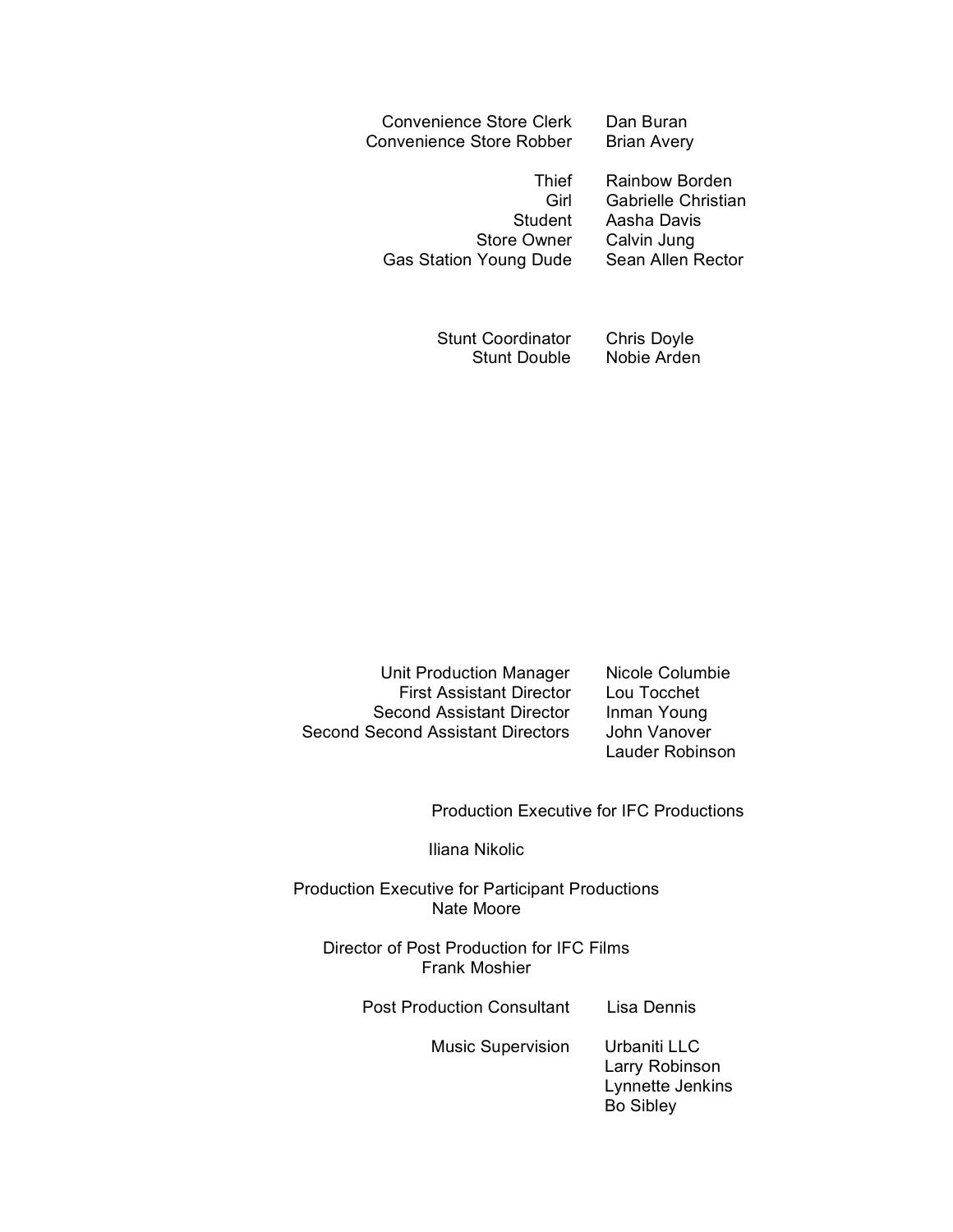| Camera Operator<br>Still Photographer<br><b>First Assistant Camera</b><br>Second Assistant Camera<br><b>Additional Second Camera</b> | <b>Rick Robertson</b><br>Sam Emerson<br>Michelle DeLorimier<br>Alexandra Lucka<br>Matthew C. Blea<br>Gary Johnson                              |
|--------------------------------------------------------------------------------------------------------------------------------------|------------------------------------------------------------------------------------------------------------------------------------------------|
| Loader<br><b>Additional Loader</b><br><b>Focus Puller</b><br><b>Additional Focus Pullers</b>                                         | Don Burton<br>Andrew Depung<br><b>Rick Page</b><br>Marie Chao<br><b>Nathaniel Miller</b>                                                       |
| <b>Video Assist</b>                                                                                                                  | Lucas Millard                                                                                                                                  |
| <b>Script Supervisor</b>                                                                                                             | Brenda Wachel                                                                                                                                  |
| <b>Production Sound Mixer</b><br><b>Boom Operator</b><br><b>Sound Utility</b>                                                        | Lori Dovi<br>Laurel Bridges<br>James Eric                                                                                                      |
| <b>Assistant Editor</b>                                                                                                              | Sharon Wong                                                                                                                                    |
| <b>Set Decorator</b><br><b>Additional Set Decorator</b><br>Leadman<br><b>Swing Crew</b>                                              | Traci Spadorcia<br><b>Steven McGrew</b><br>Luciano Bilvao<br><b>Willy Roberts</b><br><b>Chris Lavalle</b><br>Leonardo Coleman                  |
| <b>Scenic Painters</b>                                                                                                               | Rory O'Cello<br><b>Gabriel Garcia</b>                                                                                                          |
| Art Department Shopper<br>Key Set Dresser<br><b>Set Dressers</b>                                                                     | <b>Ruth Ann Pulido</b><br>Ann Cummings<br><b>Bruce Seymour</b><br>Greg Allan Holley<br>David Hopkins<br>Mary Jo Mathews<br><b>Ronald Price</b> |
| <b>Property Master</b><br><b>Assistant Property Master</b><br>Armorer                                                                | John Brunot<br>Jennifer Sanderson<br>David Aaron                                                                                               |
| <b>Wardrobe Supervisor</b><br><b>Key Costumer</b><br>Wardrobe Interns                                                                | Rachel Sage<br>Shelli Nishino<br>Juliana Gomez                                                                                                 |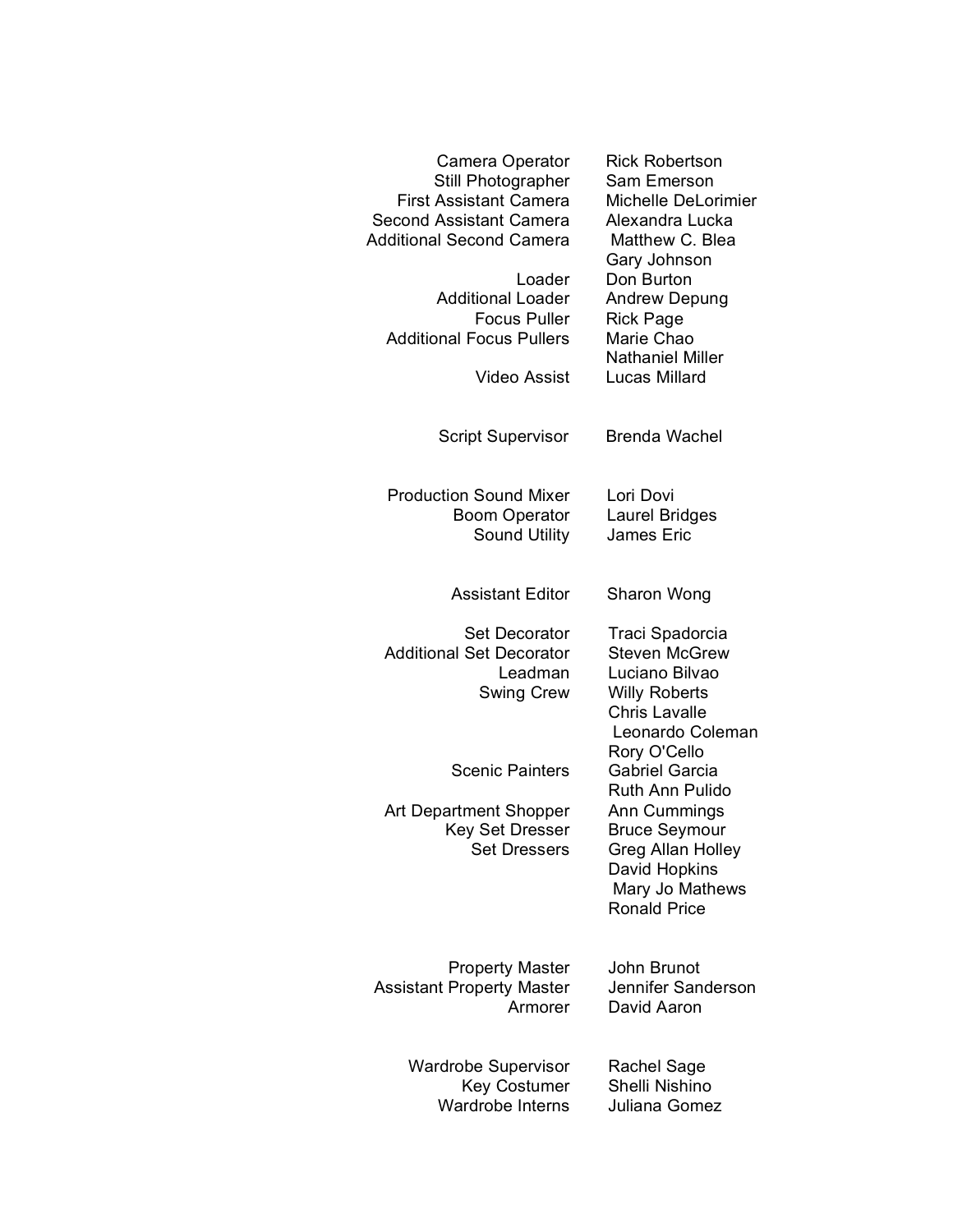#### Nathaniel Greene

| Key Makeup<br>Makeup<br>Key Hairstylist<br>Hairstylist                                                    | Karen D. Toole<br>Teresa Vest<br><b>Thereasa Rivers</b><br>Vito Trotta                                                                                                                   |
|-----------------------------------------------------------------------------------------------------------|------------------------------------------------------------------------------------------------------------------------------------------------------------------------------------------|
| Gaffer<br><b>Best Boy Electric</b><br><b>Additional Best Boy Electric</b><br>Electricians                 | <b>Ted Hayash</b><br><b>Brian Lofthouse</b><br><b>Thomas Wily</b><br><b>Todd Csernecky</b><br>Todd A. Helsley<br>Paul Lyons                                                              |
| <b>Additional Electricians</b>                                                                            | <b>Riley Sitore</b><br><b>Neil Kinkead</b><br>Roos Lauw<br>Coby Nissen<br><b>Derek Touvell</b>                                                                                           |
| <b>Rigging Gaffer</b><br><b>Additional Rigging Gaffer</b>                                                 | <b>Tim Stratton</b><br>Michael Walsh                                                                                                                                                     |
| <b>Key Grip</b><br><b>Best Boy Grip</b><br><b>Additional Best Boy Grip</b><br><b>Dolly Grips</b><br>Grips | <b>Keith Talley</b><br>Erik Messerschmidt<br><b>Matthew Barden</b><br><b>Brian Christie</b><br><b>Curtis Smith</b><br>Jonathan "Scooter" Cousins<br>Erasto Garcia<br><b>Mike Morales</b> |
| <b>Additional Grips</b>                                                                                   | Jordan Garretson<br><b>Chris Godfrey</b><br><b>Matty Gulbin</b><br><b>Terrell Hasker</b><br><b>Matthew Hawkins</b><br><b>Tony Jerrels</b><br>Roy Nigra                                   |
| <b>Gunfire Special Effects</b>                                                                            | Andre Ellingson                                                                                                                                                                          |
| Location Manager<br><b>Location Assistant</b><br><b>Location Scouts</b>                                   | Chris Munday<br><b>Kevin Hummel</b><br>Janet Harold<br><b>Andy Tyler</b>                                                                                                                 |
| <b>Production Accountant</b>                                                                              | Herb Johnson                                                                                                                                                                             |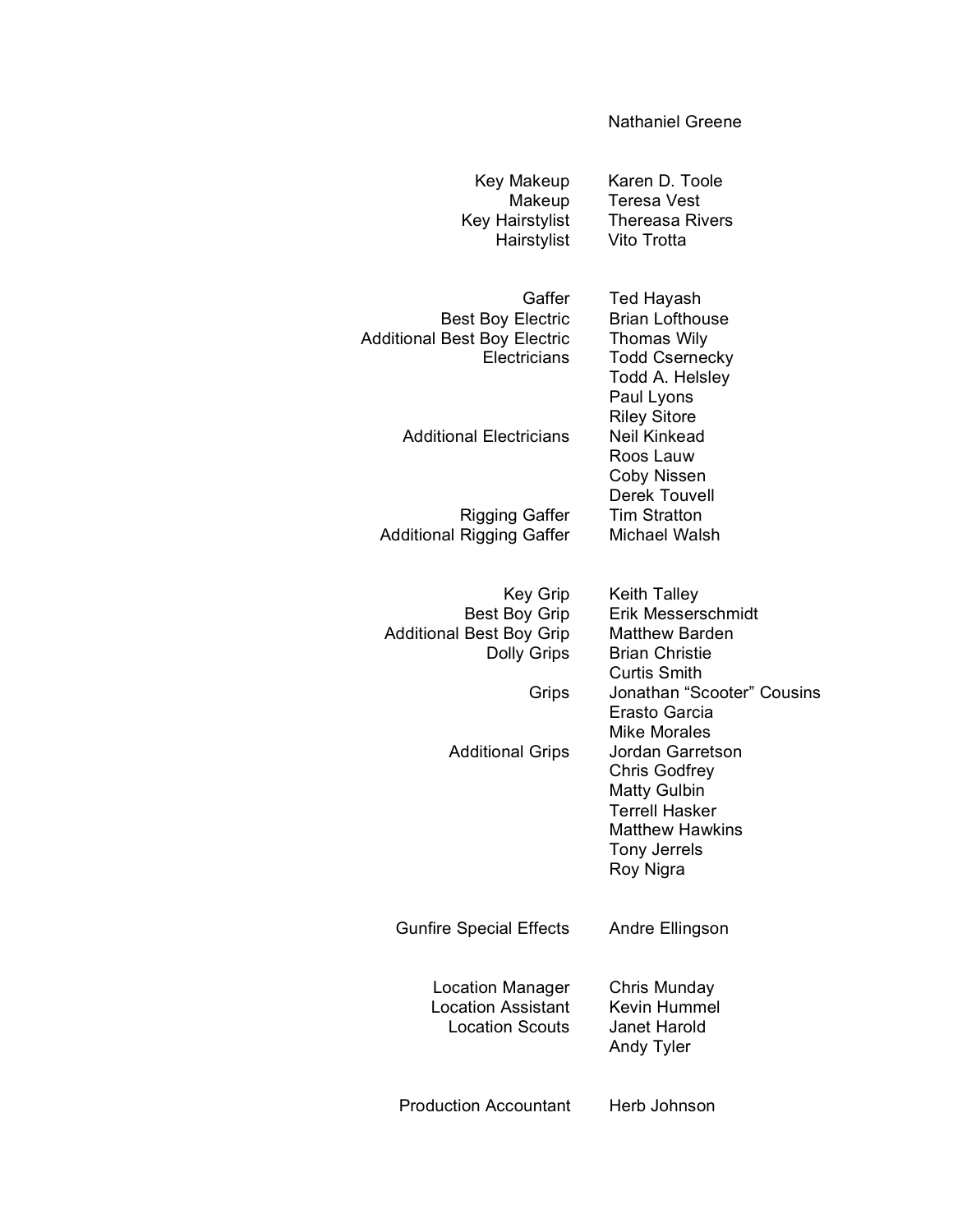| <b>Assistant Accountant</b>                                                                                              | Aquil Fudge                                                                                                                                                                                                           |
|--------------------------------------------------------------------------------------------------------------------------|-----------------------------------------------------------------------------------------------------------------------------------------------------------------------------------------------------------------------|
| <b>Production Office Coordinator</b><br><b>Assistant Prod. Office Coordinator</b><br><b>Office Production Assistants</b> | Jean Costello<br><b>Wendy Moore</b><br>John Glosser<br>Alex Ferry<br><b>Tyler Hayes</b><br>Jaime Serrano                                                                                                              |
| <b>Key Set Production Assistants</b><br><b>Set Production Assistants</b>                                                 | <b>Blair Kroeber</b><br>George Whitman<br>Sidell Chase<br>Jonathan Kallus<br>Alec Klapper<br><b>Pat McConville</b><br><b>Paul Morris</b><br><b>Grant Sloss</b>                                                        |
| Art Dept. Prod. Assistant<br><b>Art Department Interns</b>                                                               | Ana Ortiz<br><b>Michael Merriam</b><br><b>Robert Zalkind</b>                                                                                                                                                          |
| <b>Transportation Coordinator</b><br><b>Transportation Captain</b><br><b>Drivers</b>                                     | Mike Locke<br>Chris Mendoza<br>Ben Barsky<br>Dan Cont<br>Fred Johnston<br><b>Rick Locke</b><br><b>Rick Maginnis</b><br>Randy Mangun<br>Hugo Ocana<br><b>Benny Rivera</b><br>George Rodriguez<br><b>Steve Slotnick</b> |
| <b>Casting Assistant</b><br><b>Extras Casting</b>                                                                        | Johnny Montevideo<br>Debe Waisman                                                                                                                                                                                     |
| <b>Studio Teachers</b>                                                                                                   | <b>Charmaine Boos</b><br>Karri Mayo                                                                                                                                                                                   |
| <b>Production Legal</b>                                                                                                  | Goff Law<br>Roger Goff<br><b>Darlene Fuentes</b>                                                                                                                                                                      |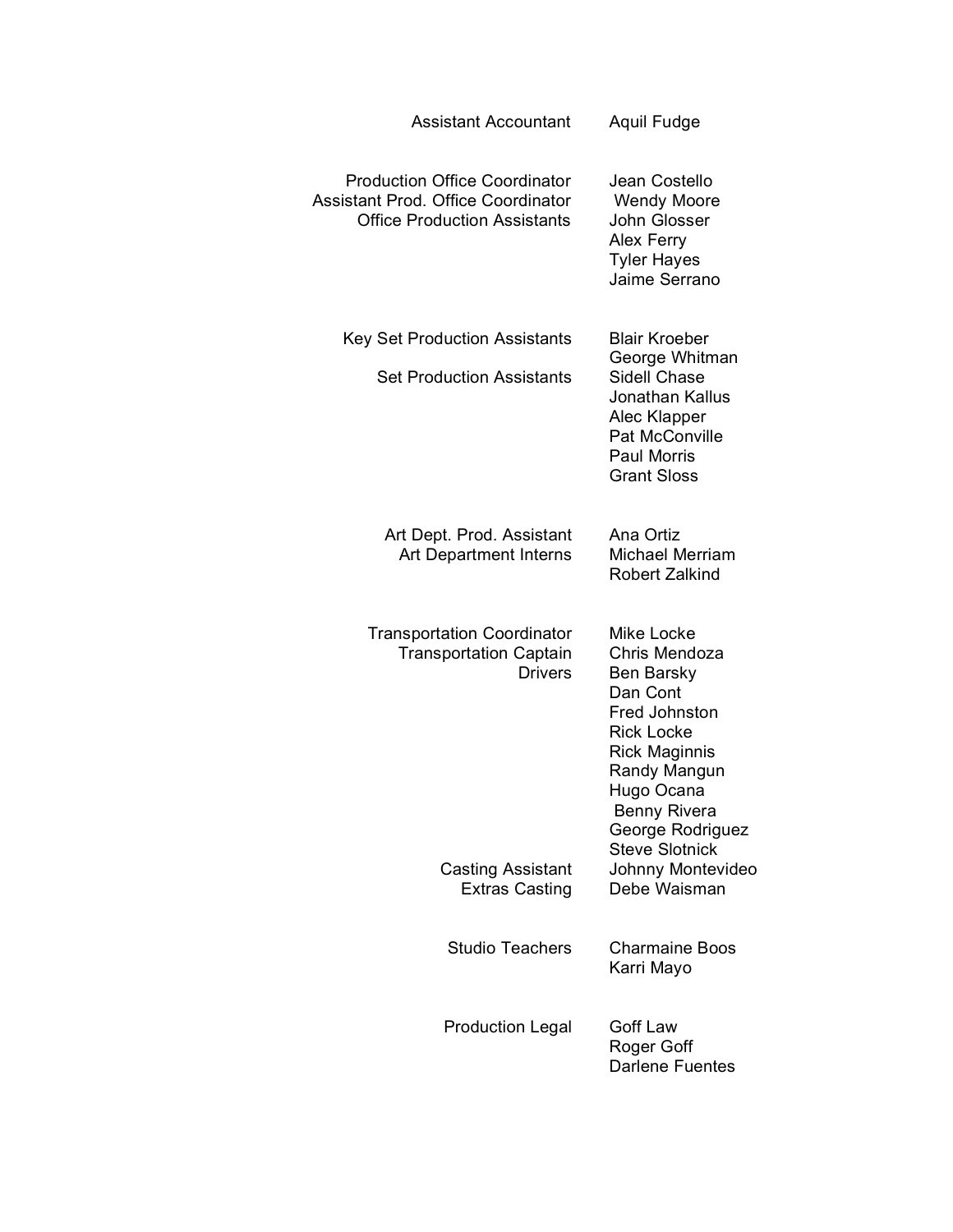| <b>Set Medics</b><br><b>Fire Safety Officers</b>                                                                     | Jeffrey Arwine<br>Michael Hird<br>Mike McKean<br><b>Anthony Woods</b><br><b>Ernest Bartak</b>                        |
|----------------------------------------------------------------------------------------------------------------------|----------------------------------------------------------------------------------------------------------------------|
|                                                                                                                      | James Reineman<br><b>Tom Robertson</b>                                                                               |
| Catering<br><b>Caterer Assistant</b>                                                                                 | Scott Adams, Silver Screen Catering<br>Oscar A. Rodriguez<br>Jose Cruz Tejeda                                        |
| Cook<br><b>Craft Service</b>                                                                                         | Santos Rodriguez<br><b>Jason Maestas</b><br><b>Drew Marks</b>                                                        |
| Unit Publicist                                                                                                       | <b>Polaris Public Relations</b><br>Anna Lee Paulo                                                                    |
| E.P.K.                                                                                                               | <b>KG Productions</b><br>Joe Russo                                                                                   |
| Stock Footage                                                                                                        | <b>Steele Film Productions</b><br>Laura Boersma<br><b>John Stewart Muller</b><br><b>Frederick Schroeder</b>          |
| <b>Banking Services</b><br><b>Completion Bond</b><br>Insurance Provided by<br>Dailies by                             | Comerica Bank<br><b>Film Finances</b><br>Kent Hamilton, Truman Van Dyke<br>FotoKem                                   |
| <b>Titles &amp; Visual Effects</b>                                                                                   | <b>MW Media Services LLC</b>                                                                                         |
| Digital Film Colorist<br>Digital Conform<br>Imaging Supervisor<br>Imaging Technicians                                | <b>Tim Peeler</b><br>Ron Barr<br>Chris Kutcka<br>Steve Hodge<br>Alex Hernandez<br>Kevin Schwab<br>Loc Hoang          |
| <b>Digital Restoration</b>                                                                                           | Elizabeth Ostermann<br><b>Brad Sutton</b><br><b>Wilson Tang</b>                                                      |
| General Manager<br><b>VP</b> of Production<br>VP of Color Imaging R&D<br><b>VP</b> of Operations<br>Data Technicians | Al Cleland<br><b>Steve Rundell</b><br>Joshua Pines<br><b>Tim Belcher</b><br><b>Brian Kun</b><br><b>Ashley Farber</b> |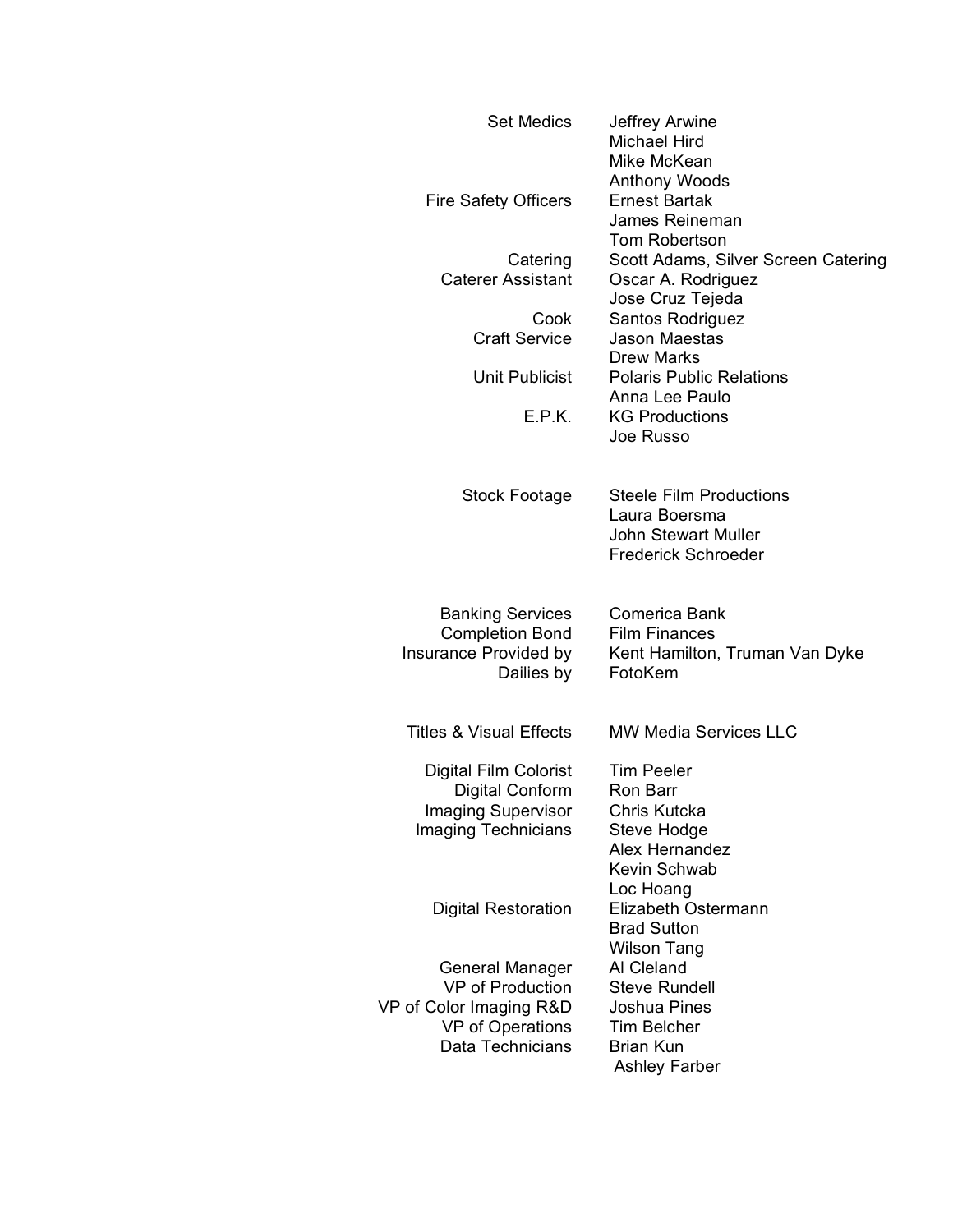Post Production Sound by Widget Post Production

Supervising Sound Editor Jon Johnson Sound Editors Miguel Rivera

Sound Effects Design Fury & Grace

ReRecording Mixers Brian Slack

Assistant Engineer Dennis Twitty Digital Transfer Engineers Jared Marshack

Keith Bilderbeck Brad Sokol

ReRecording Facilities Widget Post Production Jason Schmid Foley Mixer Lucy Sustar Foley Artists S. Diane Marshall Eric Raber James Key ADR Mixer Alan "Danger" Freedman

#### CHICAGO UNIT

Production Manager Kim Knight Production Designer Tricia O'Connell Second Assistant Director Joaquin Rosalez Hair/Makeup Joyce Taft Script Supervisor Nathalie Vidlak Second Assistant Camera Meenah Singh Best Boy Electric Louis Lukasik Best Boy Grip Kevin Pittman

> Location Manager Lorena Petani Traffic Coordinators Rob Brenner

Production Assistants Justin Lieb

Wardrobe Rebekah Wiest Loader Monique Duran Key Grip Luke Miller Grips Jason Oberg Mark Sanslow Travis Witkowski Sound Mixer Mario Coletta Boom Operator Kevin Summers Marlene Rounds Craft Service Cathy Mooses John Ping Tony Santiago

# VERY SPECIAL THANKS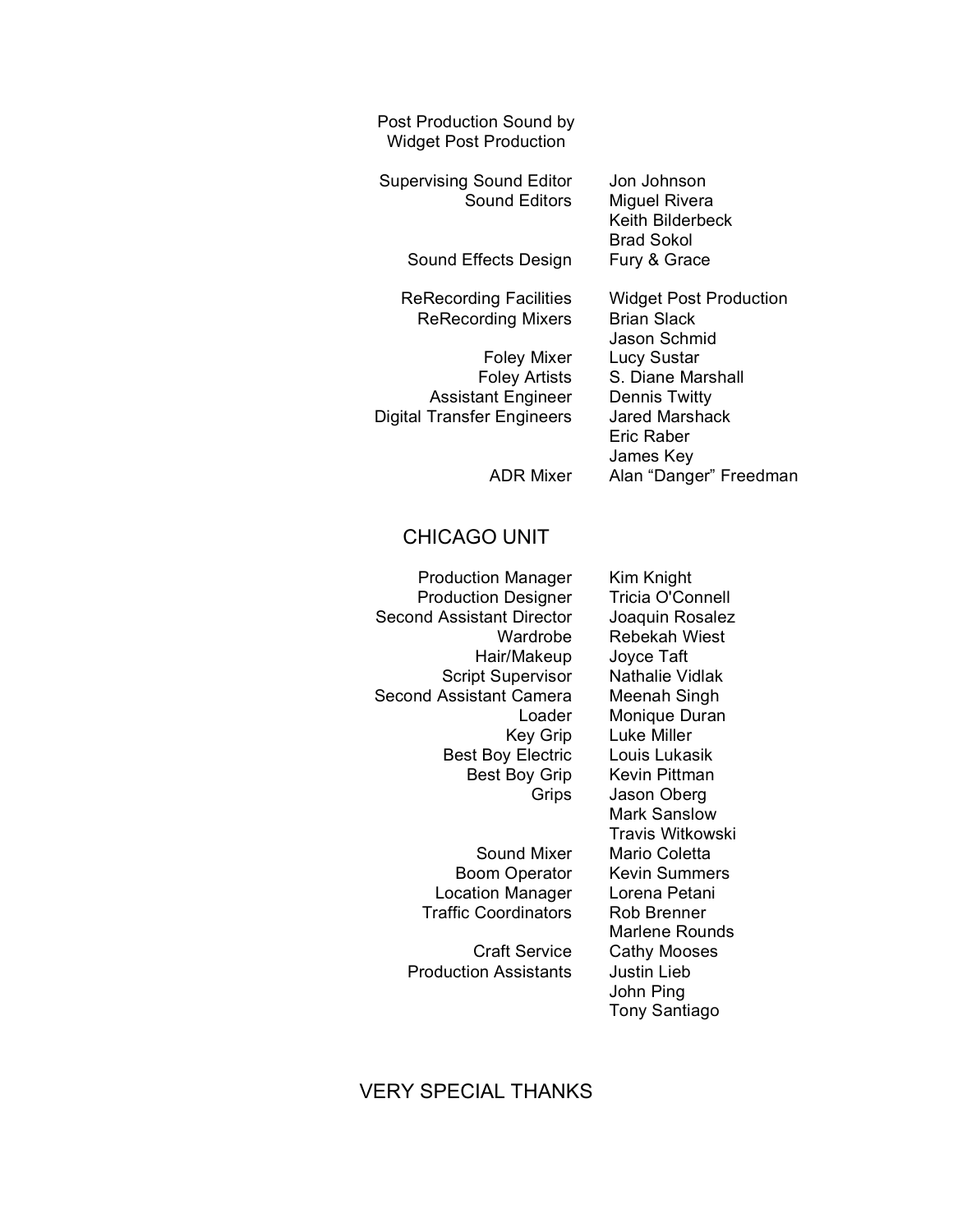Carolyn Avelino Craig Jackson The Kroeber Family Shira Shafir

Creative Artists Agency Rick Hess Roeg Sutherland Jim Toth

#### SPECIAL THANKS

Alain Locke Charter Academy, Chicago Beretta Becci Casey Tim Colletti Bob Collins Roman Cortez Chad Dumbrova Dux and Then… Silence Lisa Farland Kathi Flood and her class at Taft High Levis Francis and the Taft High Cheerleading Squad The Hayes Family Kevin Harvey Hearst Communications,Inc. Megan Lynn Kisow Priscilla Lane Tim Loughran Loyola Marymount University School of Film and Television Kendra Luck, Dogumentarian.com Kate Miccuci The Misfits & Misfits.com The Orange County Crew Oran Z Pan, the Black Facts and Wax Museum Kristin Parcell, Cinderblock Remington Rocket Dog Rossa Select Distribution David Shaw, PMC Ammo Bryan Smith, Reckless Records Tina Smith Roger Stitt, Winchester **Taurus** Tracy Tubera Diane Upson Josh Welsh Christopher Yeung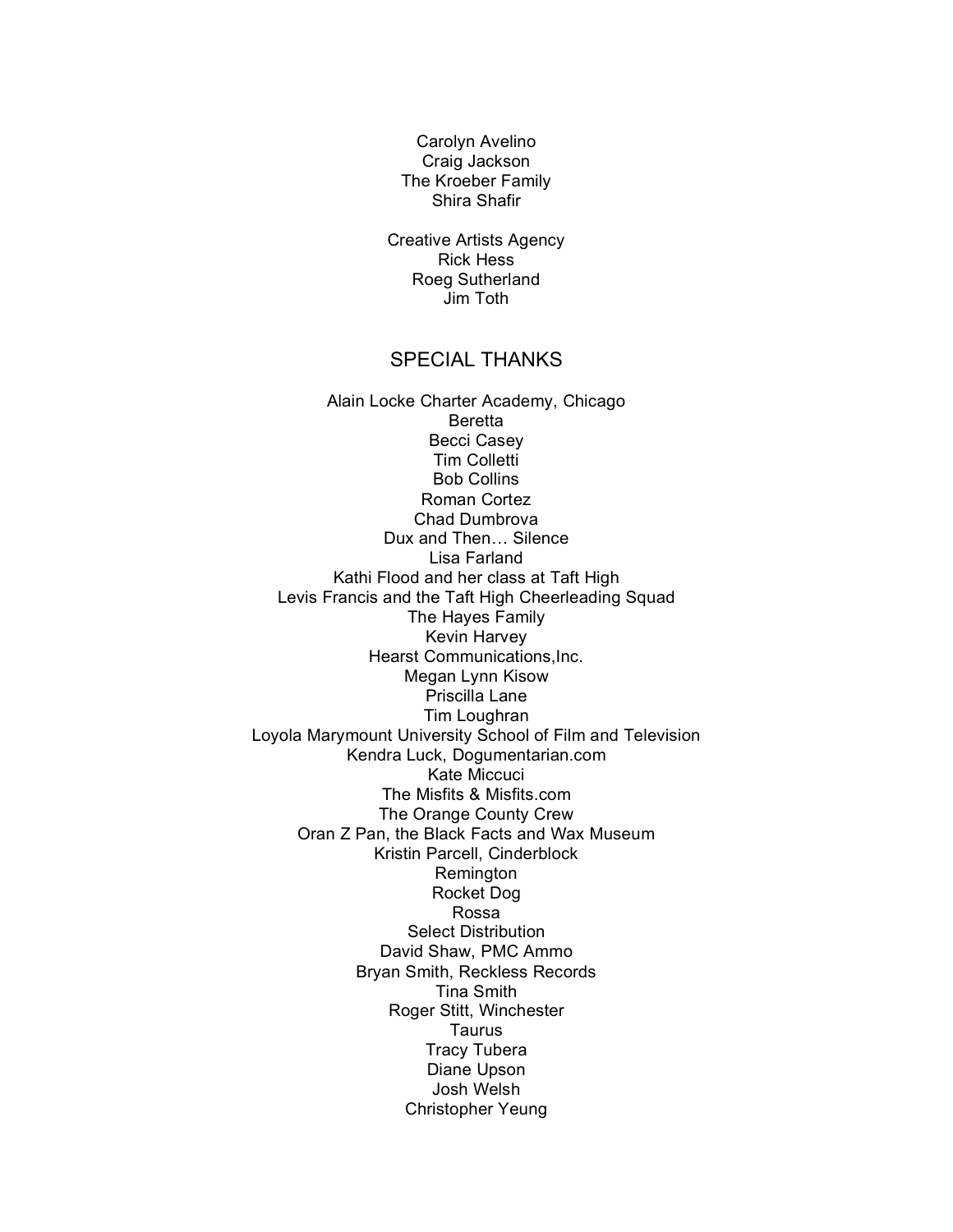Ecko Unlimited J. Jill Clothing Enyce Out of the Closet Puma Rocawear Squeeze Jeans Urban Outfitters Vision Sports Holding Corp.

#### SONGS

"Where Do we Go from Here " Written by Ken Korade Performed by The Surge Courtesy of Still Life Records

"The Good Stuff" Written by Schuyler Fisk and Dave Basset Performed by Schuyler Fisk Courtesy of Universal Music Enterprises

"One Night Stand" Written by Barry V. Codell and Samuel Lindley Performed by Illa Whitefolks Courtesy of Avatar Records

"Troke" Written by Charles Duckworth and Tony Holder Performed by Charles Duckworth and Tony Holder Courtesy of Black Diamond Entertainment

> "The Way" Written by K. Blake and E. Dewgarde Performed by Blackmoon Courtesy of Avatar Records

"16 Bars" Written by Jason Green and Roger Roberts Performed by Planet Asia Courtesy of Avatar Records

"The Process" Written by Mike Landers, Allen Johnson, and Brian Roberson Performed by Deux Process Courtesy of Avatar Records

"No Easy Way Down"